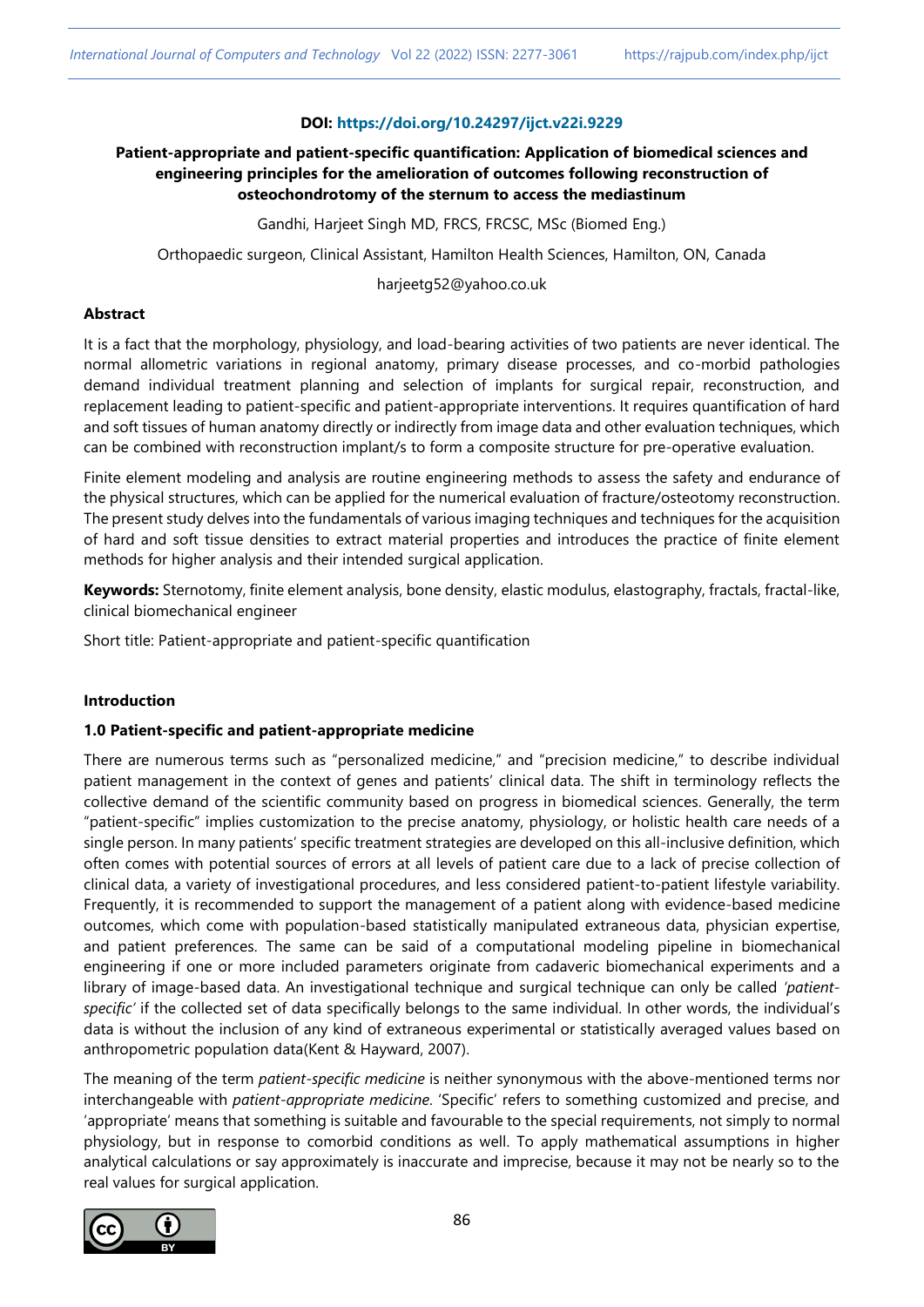In surgical practice, the objectives of *patient-specific medicine* relate to preoperative planning for developing treatment strategies, surgeon-based optimal selection of surgical approach as applied to a particular section of an anatomical segment, and applicable implants to mitigate intraoperative setbacks and postoperative complications to enhance the predictability of the patient-based outcome. To be more precise, the term *patientspecific* in the management of fractures and osteotomies, including osteochondrotomy of the sternum, be limited to a section such as the head, the shaft, or the condylar end of an index long bone segment of the skeleton under surgical intervention. Therefore, the *patient-specific* activity must appertain to a definite section of a particular segment of the human anatomy within an organ system having specific characteristics that are being isolated for qualitative and quantitative evaluation to acquire precision data in a definite manner for clinical application. There can be significant three-dimensional variations in the anatomical features such as surface contours, geometric dimensions, cortical and trabecular structure, effective muscle loading conditions, digital image quantification for bone mineral density, and bone material properties for numerical analysis to develop fracture/osteotomy reconstruction strategies.

An anatomical segment or organ under treatment is continuously influenced by the entire physiological and pathological interior milieu state of an individual patient. Therefore, the influential factors must be taken into consideration when a treatment plan is instituted, to expect a globally successful outcome of the treatment. This holistic principle is the foremost tenet of what here is referred to as *patient-appropriate medicine*(Gandhi, 2019) that can directly or indirectly affect native *patient-specific* quantitative biomechanical parameters. A patient coming for coronary bypass surgery who is due for an osteochondrotomy of the sternum frequently suffers from multiple co-morbidities such as diabetes mellitus, chronic obstructive pulmonary disease, high body mass index, renal insufficiency, metabolic bone disorder, etc. The female population with high BMI has large breasts that may produce excessive inferior and lateral postural distraction forces on the healing sternum and may become the cause of delayed healing, wound breakdown, and deep retro-sternal infection.

The rationale for directing effort towards *patient-specific* and *patient-appropriate* measurements are anthropometric variations of the human body in different geographical locations and subtle environmentdependent evolution. There are growth and developmental differences that depend on variations in socioeconomic standards and birth-related abnormalities. During development, there are proportional sexspecific allometric changes such as shape, size, form, and material properties over a lifetime. There are also variations in the pattern of the same disease and a variety of associated co-morbidities in the same patient at different times. For computer modeling of the sternum, there is a need for comprehensive geometrical measurements of all the dimensions – length, width, and thickness of the sternal components at various levels in relation to the costal cartilages, its sagittal plane curvature, and thoracic cage volume for optimization of patient-specific reconstruction implant that has suitable design parameters to meet the patient-appropriate requirements.

In clinical practice, there are several methods, such as plain radiography, computed tomography (CT), magnetic resonance imaging (MRI), etc. for the acquisition of 2D and 3D digital images for morphometric quantification. There had been increasing efforts with some success to deduce material properties of bone and soft tissues from image characteristics during in-depth image processing. The method chosen depends on the field of application, cost, and most importantly amount of radiation to the patient. Although the quality of data collection is dependent on the sophistication of the technique to provide 3D reconstruction automatically of the anatomy under examination it should also be cost-effective and made available swiftly. To attain the objective of constructing the computer model of a section or a complete bone segment for surgical application, the present study explores conventional chest radiography and the fundamentals of various other imaging modalities for obtaining hard and soft tissue densities to extract material properties and introduces the practice of finite element methods for higher analysis routinely

## **2.0 Inclusion of hard and soft tissue structures in the model**

Based on the anatomy of the sternum (manubrium, gladiolus, and xiphoid) various geometric points can be defined to collect morphological data. Other than the 3D anatomy of the entire thoracic skeletal cage for finite

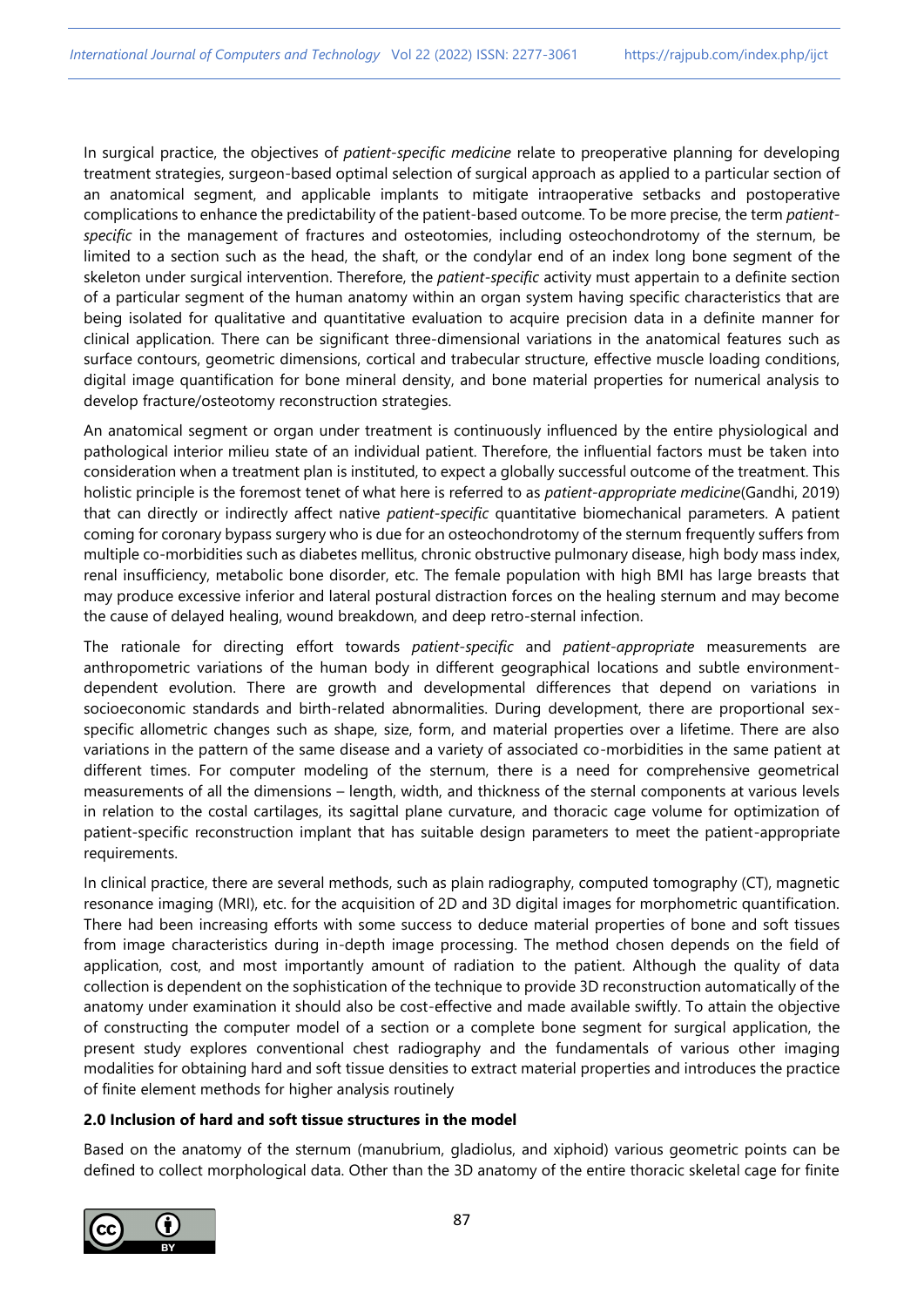element modeling (FEM) there is a need for a greater understanding of the physiological reaction to the kinematics and forces acting on it for subsequent finite element analysis (FEA). In this respect, it is critical to consider the inclusion of other anatomical structures, including articulations, joint capsules and ligaments, extrinsic fascio-cutaneous coat, muscles, and even diaphragm to represent normal and abnormal respiratory movements. Depending on the volume of the breast tissue mass and posture of the person its weight may contribute significant traction force on the sternum directly via pectoralis major.

Anthropometric data can be collected by using standardized geometric points on the sternum and remainder of the thoracic cage anatomy, and salient soft tissue points. There can be inherent sources of error, particularly when it comes to measuring curved anatomy of the ribs and irregular structures constituting vertebral column from two or more views of 2D plain radiographs of the chest for 3D volumetric transformation following segmentation of skeletal anatomy of the thorax. Once a satisfactory 3D rendering of the thoracic skeleton with salient soft tissue structures is created, then only it is ready for finite element meshing of the model leading to a mathematical solution by applying patient-specific bone and soft tissue material properties and patientappropriate loading and boundary conditions. For surgical precision applying population and the literaturebased values would provide less than optimal bone-implant interface and response to the applied load. Although it is less than likely to fail, however, if it does, the participating clinical biomechanical engineering team carrying out the finite element analysis and making recommendations will face disappointment, lose the trust of the surgeon, and from the health provider's prospective investment in tools and time.

## **3.0 Digital imaging and current chest radiographic techniques**

#### **3.1 Review of digital image properties**

Medical images are a 2D representation of 3D physical structures of normal or pathological human anatomy. They are heterogeneous in appearance even within the same anatomic region. Almost all medical images are packed with multiple regions of varying tissue densities depending upon the hierarchy of cellular structure constituting the tissues, and the amount of air, water, and mineral content. As x-ray imaging is an energy attenuation modality the projected pixel grey-level values in the image represent tissue densities depending upon the amount of x-ray beam attenuation when transmitted through each tissue constituting the region. By convention, the denser the tissue brighter the representation in an image(GEOFF DOUGHERTY, 2009). Thus, the various structures in a busy image like a chest radiograph can only be recognized easily because of the varying pixel intensities of the tissues. In comparison to ionizing radiation-based computed tomography (CT), plain radiography differentiates fewer tissue densities. Whereas magnetic resonance imaging (MRI) based on absorption and emission of the radio-frequency wave is related to the applied sequence (T1 and T2 weighted images) in a high-power magnetic field. Therefore, the image intensities seen on MRI do not correspond to the image intensities resulting from x-ray attenuation equivalent to tissue densities as projected in radiation-based images of the same region.

## **3.2 Conventional chest radiography –**

The standard image of the coronal posterior-anterior (PA) view of the chest radiograph is to examine soft tissue structures in the thorax. The projected x-ray beam is attenuated in variable amounts when transmitted through the chest as there are high-density bones, cartilage tissue, soft tissues, blood in the heart and vessels, and air in the lungs. The real-world 3D anatomic structures projected in the image are superimposed and 'compressed'. The observing physician must merge the orthogonal views in his or her mind to realize 3D anatomy to extract in-depth meaningful information.

The bone has a higher attenuation coefficient than soft tissue because of greater photoelectric absorption. However, the radio-dense heart attenuates most of the photoelectric beam absorbing the greatest number of the x-ray photons, so that in a PA view the sternum is completely occluded by it. If the thoracic spine is not visible in the silhouette of the heart it means the image is underpenetrated. The advantage of the digital imaging technique is that the appearance of images can be improved to distinguish various structures, the image information can be stored and processed, and used for higher numerical analysis by building a 3D anatomy model. As the objective of chest radiography is to delineate soft tissue structures rather than the thoracic skeleton, special views are required to image structures of interest that are either occluded or lost due to

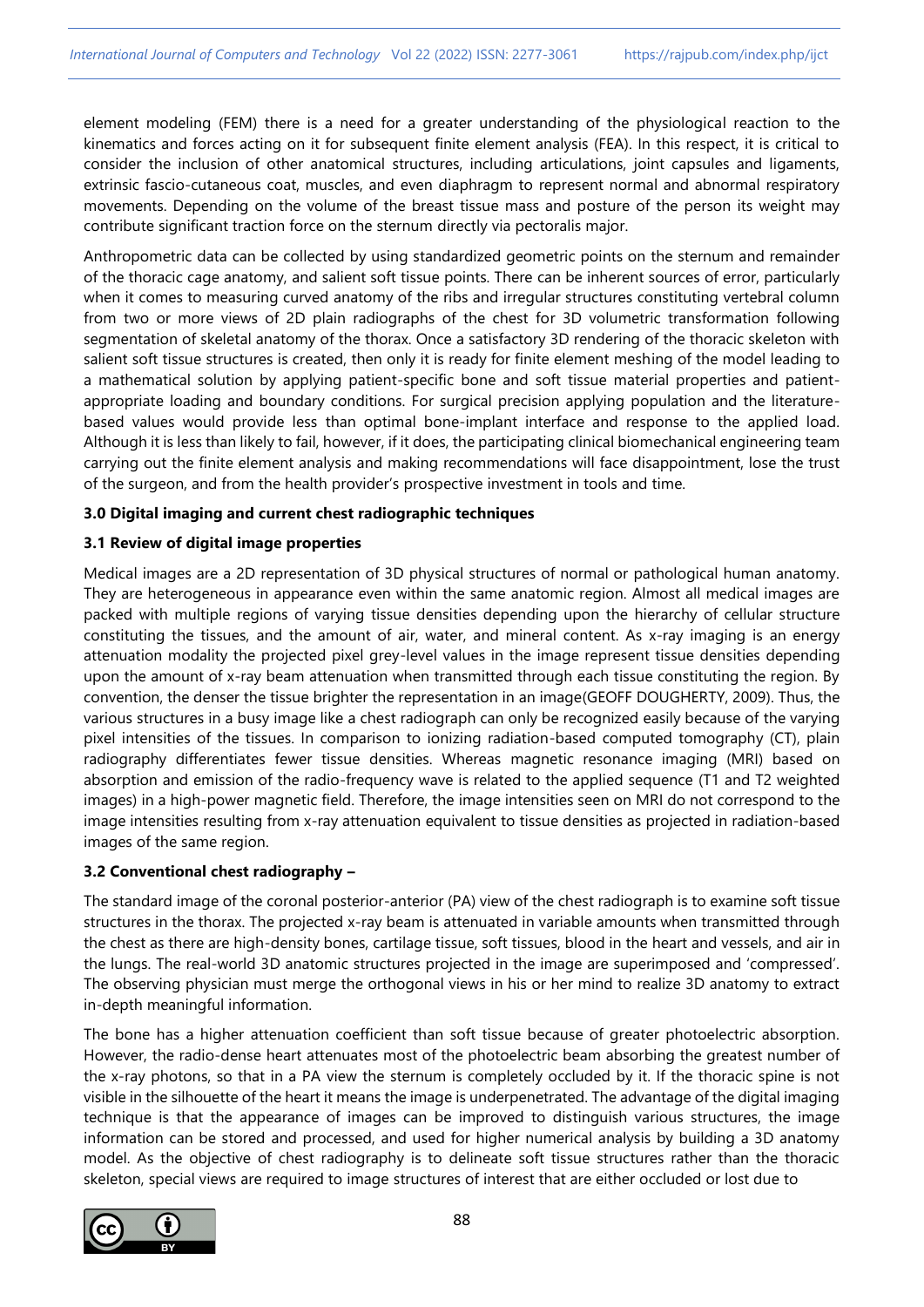

**Figure 1**– A section of the right anterior oblique view of the chest x-ray to demonstrate the coronal view of the sternum from behind. The image has been modified to enhance its appearance for clarity. The problem of altered grey-level values of the sternum due to the overlapping of other tissues to calculate the real tissue attenuation density of the sternum is obvious in a multilayered image like that of the thorax. (Source xrayandradiologylecturenotes.blogspot.com/2012/12/sternum-clavicle-ribs.html).

overlapping structures averaging overall tissue density represented in the form of equivalent pixel intensities. The sagittal anatomy of the sternum is visible adequately in the lateral view. To see its anatomy in the coronal plane generally a 20-45 degree anterior oblique x-ray beam is directed at the sternum to pass through the paravertebral plane (Fig. 1). The shadow of the sternum rests on the heart silhouette or radiolucent lung depending on whether the right or left anterior oblique view is taken. A reasonable quality coronal image of the sternum is produced with overlapping posterior rib shafts. In all the views of the chest, there is overlapping of the structures, which makes recognition and counting of the ribs difficult to label for application of point markers during the integration of the 2D radiographic views for 3D reconstruction of the thoracic cage.

# **3.3 Dual-energy subtraction chest radiography**

The variation in tissue densities resulting in different degrees of x-ray beam attenuation is central to the development of the dual-energy subtraction radiographic technique. Bone absorbs a greater number of photons as it has a higher atomic number of calcium atoms relative to soft tissues(Vock & Szucs-Farkas, 2009). It means by projecting x-ray beams of two different energies, simultaneously or separately with a high degree of attenuation differential can help separate structures of high and low photon absorption tissues. Thereby, manipulation of energy differential and image contrast of either bone or soft tissues can be enhanced to isolate higher-density bones from lower-density structures(Brody et al., 1981). The higher photon attenuating bone tissue is the result of a low-energy beam. The effective x-ray beam energies generated for the dual-energy subtraction process are 60kVp and 120kVp. The two images captured at these different energies are weighted relative to each other, and at the time of image decomposition if the high-energy weighted image is subtracted by bringing its signal to almost zero, then only low energy weighted image structures are preserved; otherwise, both images are available for visualization separately. Total ionizing radiation exposure to the subject is about 15% more than PA and lateral views of standard chest radiography(Vock & Szucs-Farkas, 2009).

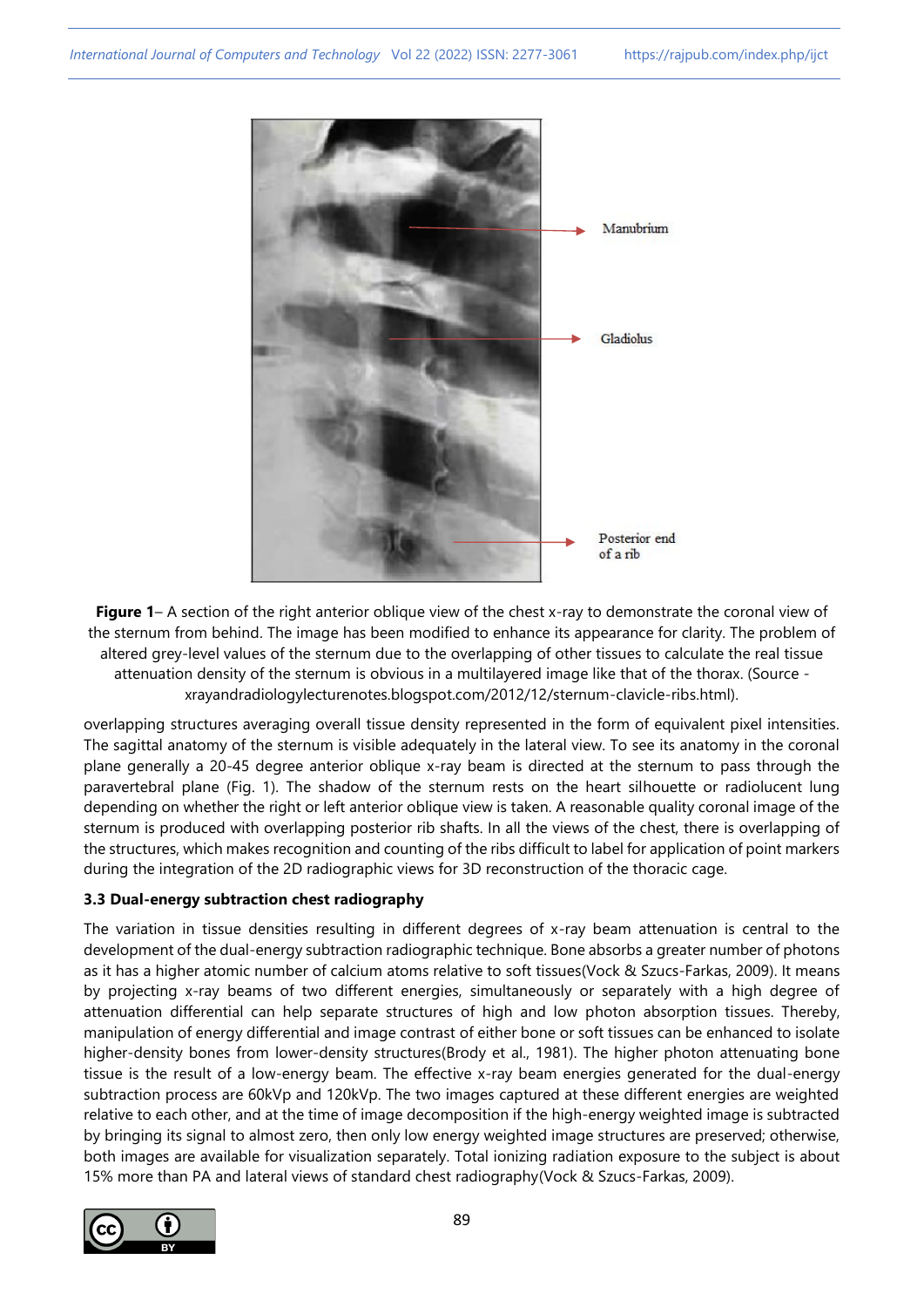#### **3.4 Dual-energy digital tomosynthesis**

In computed tomography, multiple 2D planar images containing 3D information are collected at the same time without altering the geometric parameters of the object, and the image coordinates to unify the information for the reconstruction of 3D anatomy. A similar computing strategy is employed to undertake the dual-energy tomosynthesis imaging process. The initial orientation of the subject, the x-ray tube, and the flat-panel detector are like standard chest radiography. In dual-energy digital tomosynthesis, the relative motion of the tube and detector panel is pre-determined to bring the plane of the desired location in constant focus(Dobbins et al., 2008).

As the technique is based on the dual-energy subtraction principle the tomosynthesis system uses 60kVp and 120kVp x-ray projection beams for imaging the thoracic cage in posterior-anterior orientation. Unlike CT, where the x-ray beam takes a spiral path to strike multiple detectors as the gantry translate, here multiple scans are obtained by making a single sweeping motion of the tube through a pre-determined rotation angle (35-40 degree) to include the entire field of interest. The collected set of multiple low and high-energy image slices are reconstructed to generate a much higher quality image compared to the dual-energy subtraction technique. The motorized movement of the tube is controlled by a computer program along a vertical linear path to acquire projected images on a single flat panel detector(Dobbins & McAdams, 2009). By applying a weighted subtraction program bone or soft tissue tomograms can be produced depending on attenuation co-efficient differential.

Although digital tomosynthesis does not provide as good depth as seen on the CT, it is cheaper, produces much higher quality images than conventional chest radiography, and has the advantage of low radiation dose exposure. In a multi-centre prospective randomized study to compare dual-energy subtraction, digital tomosynthesis, and conventional chest radiography trial, the relative effective clinical dose for conventional chest x-ray was 0.02-0.19mSv; digital tomosynthesis was 0.07-0.41mSv, and for CT was 1.4-18.2mSv(Dobbins et al., 2017).

## **3.5 Electronic optical system**

Both CT and MRI techniques lend well to reconstructing 3D virtual structures with the help of incorporated software, but they have individual limitations. Alternative to these is a new research technology called electronic optical system EOS®. It has a set of two orthogonally arranged x-ray beam heads in the calibrated environment, which provides 3D reconstructed images of a region. As most of the work done is to study scoliosis, it excludes the sternum and like all known x-ray modalities it also does not show the costal cartilages. The system is synchronized to take posterior-anterior and lateral views at the same time, reducing the radiation dose to the patient. It comes at a very high installation cost with system-specific limitations and cost-effectiveness(Melhem et al., 2016) and limitations of the 3D virtual model for precision surgical work(Glaser et al., 2012).

So far there is no known suitable low ionizing radiation technique that can be applied safely and rapidly for the reconstruction of a 3D virtual model of the thoracic skeleton for higher numerical analysis for surgical intervention. Among the techniques discussed above, standard PA, lateral, and right or left anterior oblique chest radiographic views are simple and fall within the everyday experience to construct a 3D stereo radiograph of a complete thoracic skeleton. However, it is worth considering dual-energy subtraction and tomosynthesis techniques as they make the production of higher-quality images and segregation of the thoracic skeleton possible.

This study also proposes the acquisition of the 3D structure of the radiolucent costal cartilages by exploring the worth of 3D volume rendering ultrasound technology to include them as they play a significant role in the biomechanics of the thoracic cage during respiration and when an external load is applied. Intercalation of patient-specific costal cartilage anatomy and availability of their original pixel intensities would help extract their elastic modulus for numerical analysis and surgical applications.

#### **4.0 3D The role and ultrasound imaging of the costal cartilages**

The costal cartilages play an important biomechanical role in the movements of the thorax, which is benignly ignored in both experimental and clinical practice. Whereas the investigative role of ultrasound in the examination of the chest wall is less described in literature than in computed tomography and magnetic

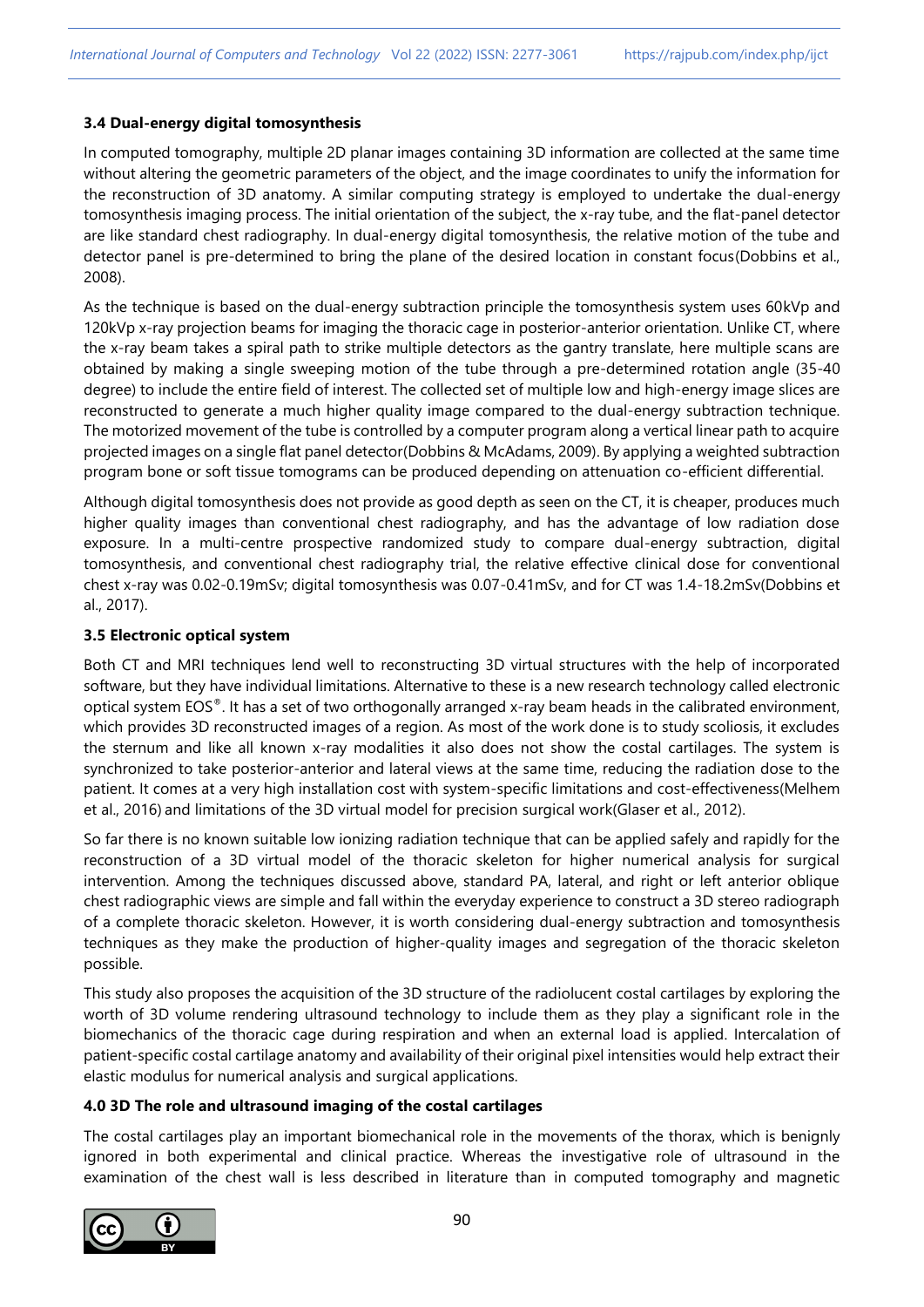resonance imaging. The costal cartilages are projected neither on CT nor plain radiography of the chest unless ossified.

# **4 .1 Structure and biomechanical role of the costal cartilages**

The first to seventh costal cartilages are intercalated between the ribs and the sternum, and the eighth to the tenth articulate with each other and ultimately to the seventh (Fig. 2 and Fig. 4). Except for synarthrosis between the first costal cartilage and the manubrium rest of the costo-sternal articulations are synovial, which means some movements must be occurring there. As embryonic structures, the continuation of the un-ossified costal cartilages into the bony ribs varies in length and the cross-sectional area(Standring, 2008). The extra-thoracic and intra-thoracic surfaces of the intercalating costal cartilages provide attachment to the muscles and contribute a significant amount of elasticity to axial rotation of the ribs(Standring, 2008), and act as torque bars to store energy for smooth motion of the sternum during respiration. The costal cartilages undergo an ossification process throughout adulthood, and it varies in amount and distribution in males and females(Stewart & McCormick, 1984). A definitive pattern is observed in the distribution of ossified areas, being peripheral in males and more central in females(Rejtarová et al., 2004).



**Figure 2** – Left posterior-anterior oblique view of the thoracic skeleton showing the posterior surface of the sternum through overlapping posterior rib shafts.

Although the biomechanical significance of the age-related ossification pattern of costal cartilages remains unexplained, the formation of the ossified shell overall provides 50% more stiffness to the structure of the chest wall(Murakami et al., 2006). The relative degree of volumetric increase in ossification results in an equivalent change in the elastic modulus of the costal cartilages(Oyen et al., 2005) with age-related growth and change in its geometrical shape. The reported elastic modulus measured by the indentation technique is between 5.5 and 14.2MPa(Forman et al., 2010; A. Lau et al., 2008). The costal cartilages lead to a global gender-specific change in the elasticity of the whole thoracic cage in response to an external load, as has been observed in age-related calcification at other hyaline cartilage sites(A. G. Lau et al., 2011).

It means for true patient-specific and patient-appropriate parameters for finite element modeling and analysis, complete 3D geometry and volumetric mineral density of the costal cartilages must be considered as it changes the behaviour of the model with a change in its material properties(Forman & Kent, 2011; Huang et al., 2019). Therefore, it becomes important that the biomechanical role of the costal cartilages is considered whenever patient-specific and patient-appropriate finite element analysis is planned for the sternum under normal and

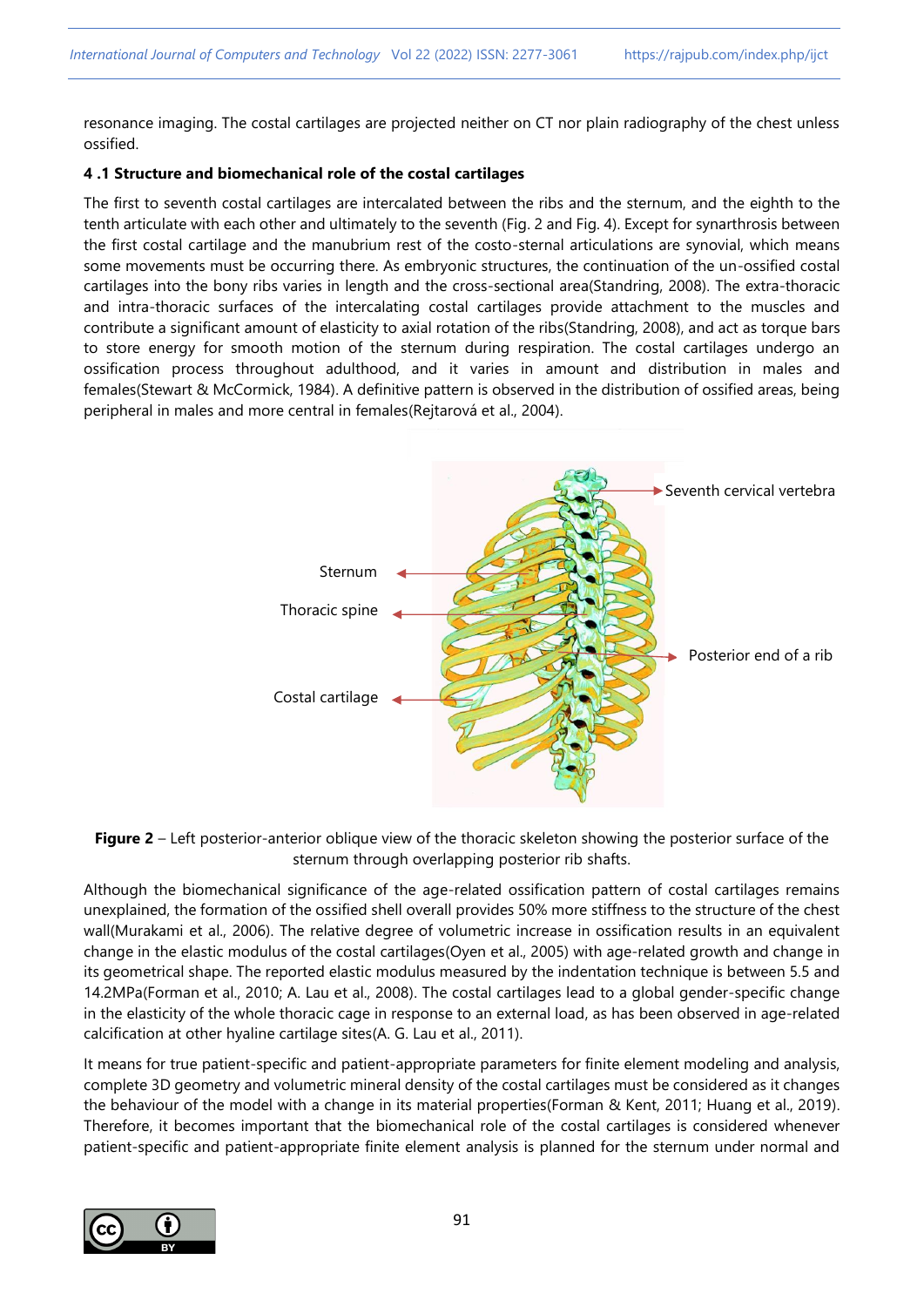pathological external loads. To achieve this goal, it is necessary to build a 3D structure of the costal cartilages and stitch it within the topographic anatomy of the 3D thoracic cage model.

# **4.2 Three-dimensional ultrasound modality**

So far 3D ultrasound for volume rendering of costal cartilages has not been explored very well, however, it has been applied to study parts of thoracic and abdominal walls(Meuwly & Gudinchet, 2004) as a diagnostic tool(Battistelli & Anselem, 1993; Choi et al., 1995). It has also been used as a research tool to study the progress of fracture healing in the long bones to assess the 3D anatomy of radiolucent fracture callus(Nicholson et al., 2019; Wawrzyk et al., 2015). The 3D ultrasound imaging technique can study the 3D anatomy of the costal cartilages and has been successfully shown to demonstrate the injuries and other pathological lesions of the costal cartilages(Battistelli & Anselem, 1993; Choi et al., 1995). There are methods and systems available for rendering high-quality 2D ultrasound data to produce 3D volumetric images(Mozaffari & Lee, 2017). The acquired scanned data and corresponding geometrical orientation of multiple image slices containing sectional anatomy information are computed to render 3D ultrasound volume. The 3D surface model from 2D images in anatomic order is stacked to construct a 3D voxelized volume in x, y, and z-axis space(Fenster & Downey, 1996). The missed-out sections of the anatomy due to errors in sweeping and tilting movements of the transducer are computed by interpolating grey-level values of the available pixels and voxels in the stack. To extract specific region-of-interest 2D images are mapped, segmented, and interpolated to reconstruct 3D structures with the help of available software(Prager et al., 1999).

With the acquisition of all the bony and cartilaginous elements of the thoracic skeleton, it will be possible to reconstruct and animate rendered 3D virtual model. It will allow the operator to interactively visualize complete anatomy from different perspectives and after finite element analysis observe representative stress and strain variations on the von Mises map.

# **5.0 Stereo-radiography process for 2D to 3D reconstruction**

The 2D images come with a loss of depth, which is represented along the z-axis. To reconstruct 3D images from 2D images require two or more views taken in coronal, sagittal, and one or more oblique views to acquire maximum information about the shape, size, and orientation of the normal anatomy and the pathology embedded in it.

## **5.1 Current state of 2D to 3D reconstruction**

There are numerous techniques described in the literature based on statistical shape modeling, parametric and geometric deformable models, and feature-based methods(Goswami & Kr., 2015; Hosseinian & Arefi, 2015). Broadly speaking, in these techniques, some methods use only one or two plain radiographs as input views merged by solving mathematical algorithms. The statistical shape modeling requires many examples to build a training set of atlases(Dworzak et al., 2010) and in the case of the template method, the 3D model is used to reconfigure calibrated x-ray images of a given patient by elastic deformation using a non-stereo corresponding contour algorithm(Laporte et al., 2003). The feature-based methods employ point cloud which requires the skills of an expert operator to identify salient anatomical points and lines manually on all the radiographic views(Zheng G, Gollmer S, Schumann S, Dong X, Feilkas T, 2009). The point cloud method is preferable because of its simplicity but it is labour intensive and involves the cost of a dedicated expert.

# **5.2 Photogrammetry and direct linear transformation**

The stereo-radiography employs the basis of the stereo-photogrammetry algorithm and direct linear transformation for stereo correspondence of selected points on the input views(Aubin et al., 1997; Dansereau & Stokes, 1988). It combines two or more views taken simultaneously or one at a time from different positions of the same type of imaging system or different poses of an object or a subject with a single system if the coordinates of all the views are constant. The photogrammetry process is to record, measure, and interpret realworld photographic information to generate three-dimensional image data (stereo-photogrammetry) to produce 3D digital models of 2D images (Fig. 3). The object in 3D real-world space and 2D image plane captured by two or more digital cameras or radiography imaging systems are calibrated to establish the same Cartesian coordinates of the object and the image space.

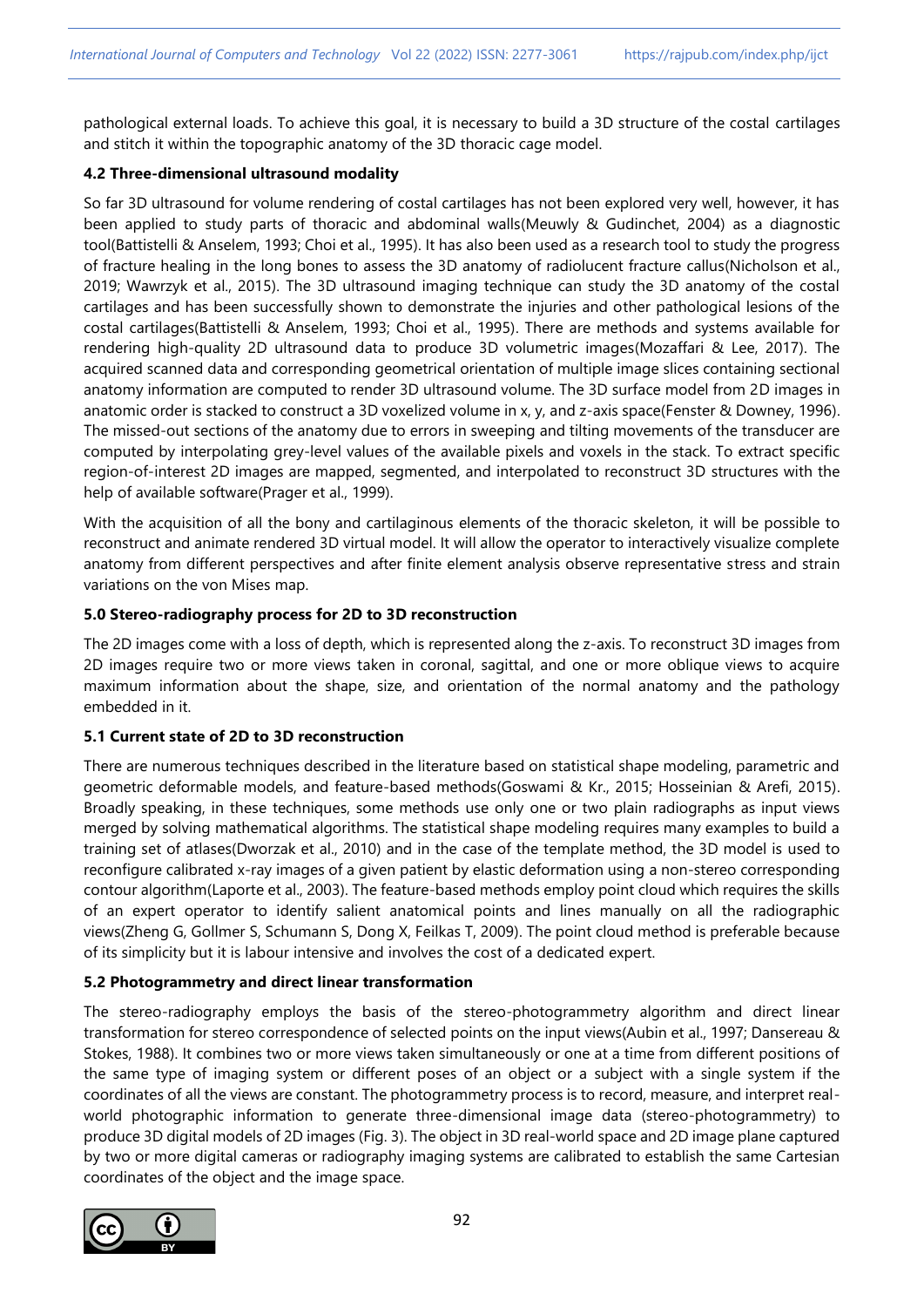

**Figure 3** – A simplified line drawing to demonstrate the process of the stereo-photogrammetry process to reconstruct 3D skeletal anatomy from two 2D plain radiographic views. **A.** anterior view and **B.** lateral view with skin markers placed on salient features, and **C.** reconstructed 3D anatomy following stereo correspondence of "point clouds" by applying the direct linear transformation.

The radio-opaque markers placed on the skin surface of a patient or placed in the outside space for calibration are kept common to all the views. In all the images of various views, the coordinates are applied to each point on the selected salient features of anatomical structures. The photogrammetry algorithm(Dansereau & Stokes, 1988) is applied to minimize the distance between similarity points in all the views by what is called the sum of the squares of errors within coordinates relative to the displacement of all the reference points. While the stereophotogrammetry estimates the 3D coordinates of all the included points used as markers on a 3D object and the same points are measured on all the views taken from different fixed positions in space(Rajulu, S Corner, 2013). For stereo correspondence, salient anatomical points are marked manually using radiographic markers. The radio-opaque skin markers are identified on radiographic views to integrate the images into single 3D coordinates equivalent to 3D space. As all the arrangement including 3D anatomy, imaging modality positioning, and skin markers is manual, therefore, to unify all these into meaningful data each item must relate to each other constantly during the acquisition of all the views, to replicate the 3D object into a symmetrical 3D endproduct.

The constancy of calibration is imperative to resolve geometrical equations between the points in all the views to establish co-linearity with the direct linear transformation method. Therefore, the calibration of radiographic imaging modalities is preferably achieved by placing one or more skin markers on the region of interest (Reinhard, 2014). In case there is a single imaging system, as generally is the case for a standard chest x-ray, then the synchronization process is a significant step when taking multiple views to produce a meaningful highquality 3D model. It is the direct linear transformation program that optimizes the correspondence of the anatomic points(Dansereau & Stokes, 1988). Mathematically, there are unknown terms in the linear transformation matrix for calculation for each point(Reinhard, 2014). The radio-opaque skin landmarks and the paired points marked on the images are converged iteratively until the co-linearity distance between them is less than 0.1mm(Dansereau & Stokes, 1988). Thus, the 3D virtual image is generated as discrete points on all the matched views. The rigours of the technique are to apply the algorithm to all the points and compute them with the help of a software application.

In summary, stereo-radiography involves two or more radiographic views representing region-of-interest and calibration of the imaging modalities to match object space to image planes for constancy of coordinates. Then carefully maximum numbers of anatomical features are selected to mark points on the regional anatomy, followed by the application of a photogrammetry algorithm and direct linear transformation program for stereo correspondence of points to integrate all the views into 3D anatomy. At the time of calibration, a constant geometric relationship between the subject and the two or more radiographic imaging modalities is highly desirable to prevent the reflection of errors in the final 3D reconstruction for precision surgical applications. The

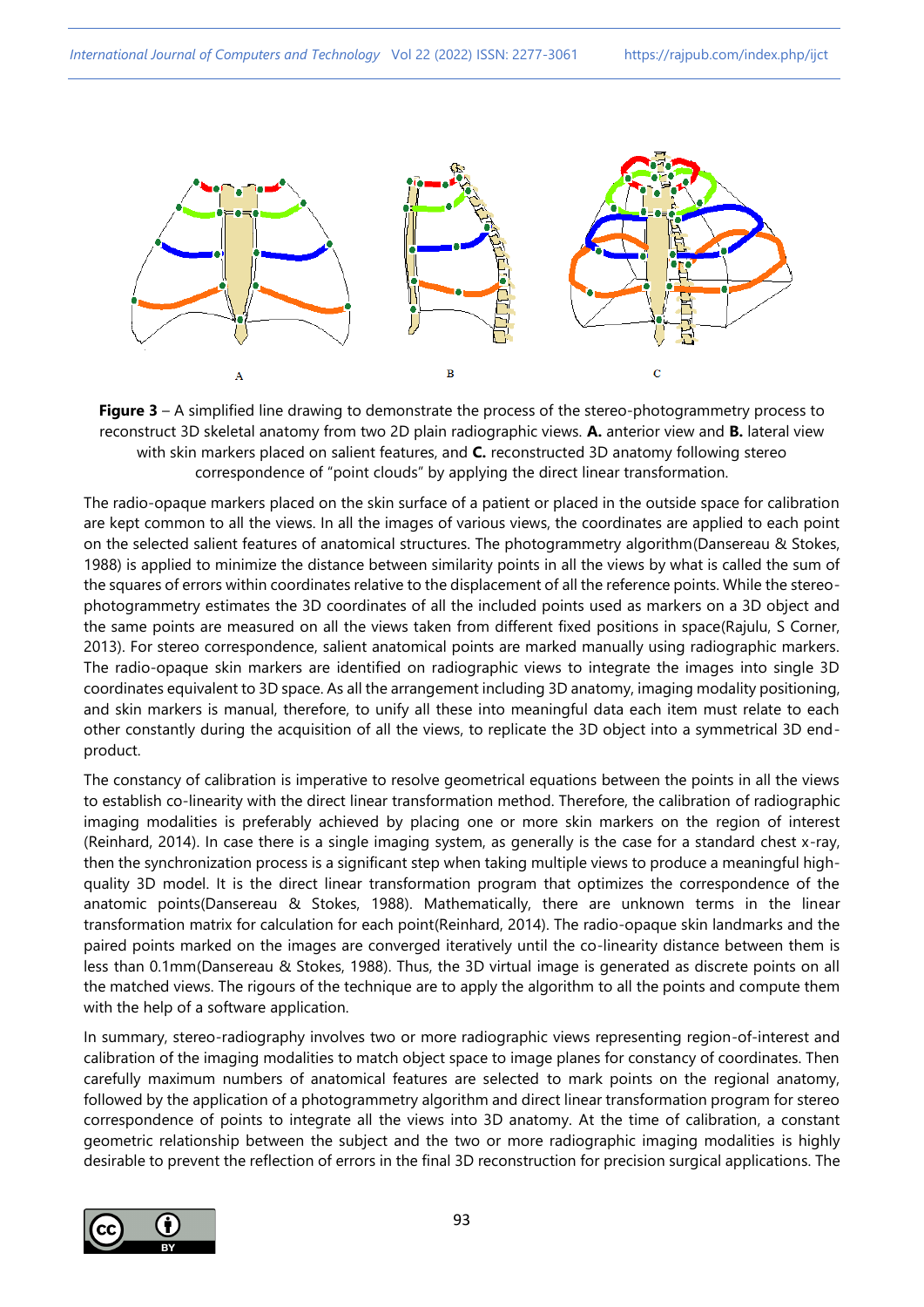technique demands complex mathematical formulations to reach desirable accuracy particularly when it is applied for the insertion of pedicle screws in corrective surgery of a scoliotic spine.

Before imaging, the radio-opaque skin markers less than 1.0mm in diameter are applied at the centre of the sternal notch, junction of manubrium-gladiolus, and gladiolus-xiphisternum in the sagittal plane for calibration between the subject and the imaging modality in all the planes. Additional markers on the ribs, mid-shaft of both the clavicles, posterior and anterior elements of the thoracic spine, and spinous process of the seventh cervical vertebra, and many more sites on the 2D images are selected to increase the precision and quality of the final reconstructed image (Fig. 4). The calibration and additional markers are used for the photogrammetry algorithm and the direct linear transformation program.



**Figure 4** – Suggested skin and additional markers on the x-ray images shown on oblique anterior-posterior (top) and posterior-anterior (bottom) views of the thoracic skeleton for plain radiographic imaging.

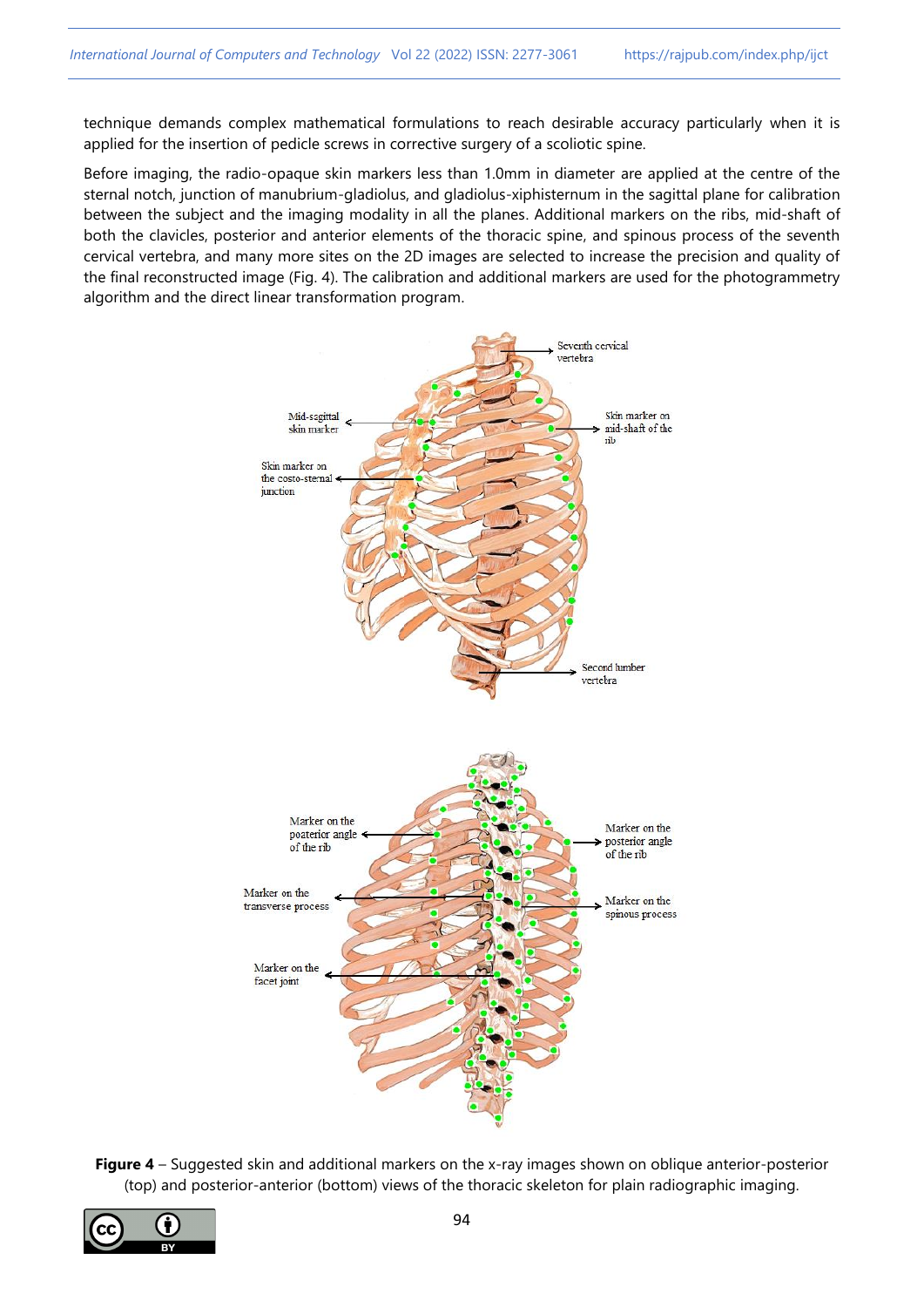#### **6.0 Image-based bone density and material properties of hard and soft tissues**

Developing a patient-specific clinically valid engineering bone model with or without an implant requires the geometry of the skeletal segment, bone density of the specified section of the skeletal segment, material properties; boundary conditions, and patient-appropriate loads to calculate the stress and strain values in each bone. Hence, the measurement of bone density and extraction of the bone material properties for patientspecific application is one of the fundamental roles of medical image analysis and image processing. Mechanically, in the living, the wet bone is almost a solid composite structure. How it responds under load is dependent on bone strength as the function of bone mineral content per unit volume of the bone tissue. And the way the mineral is distributed at a specific site in its 3D anatomy accounts for local bone density. At any given site, in addition to the bone geometry, it is the local bone density and orientation of the collagen fibres that confers upon bone its global material properties to resist applied forces.

To choose the most ameliorative patient-appropriate implant design the skeletal segment primarily requires segregation by applying the most suitable segmentation method for analyzing patient-specific bone geometry and local density to calculate bone material properties such as elastic modulus for further analysis. The reconstruction of a 3D bone model from 2D plain radiographs or CT slices can easily provide bone geometry and bone density as Hounsfield units (HU) extracted from image intensity to calculate bone material properties.



**Figure 5** – An x-ray image of the head and neck of an adolescent femur showing weight-dependent orientation and distribution of the trabeculae.

#### **6.1 Radiation based measurement of bone density**

Visually, a rough estimate of bone density and strength can be made from the thickness of the diaphyseal cortex and the lush distribution of trabeculae as stress lines in the metaphyseal zones on plain x-ray images (Fig 5). In elective surgery, to assess the fracture risk the bone mineral density (BMD) can be measured using radiationbased technologies such as dual-energy x-rays, quantitative CT, and less often ultrasound. Quantitative CT (QCT) is more sensitive for detecting osteoporosis than dual-energy x-rays(Adams, 2009). Dual-energy x-ray technique measures areal BMD in a 2D frame at specifically selected sites. It does not distinguish between cortical and trabecular bone mineral density. The guiding values are population-based standard deviations rather than patient-specific. On the other hand, QCT provides a 3D volumetric window to measure BMD against a calibrated phantom placed in the field. It differentiates between cortical and trabecular bone at the anatomical site of

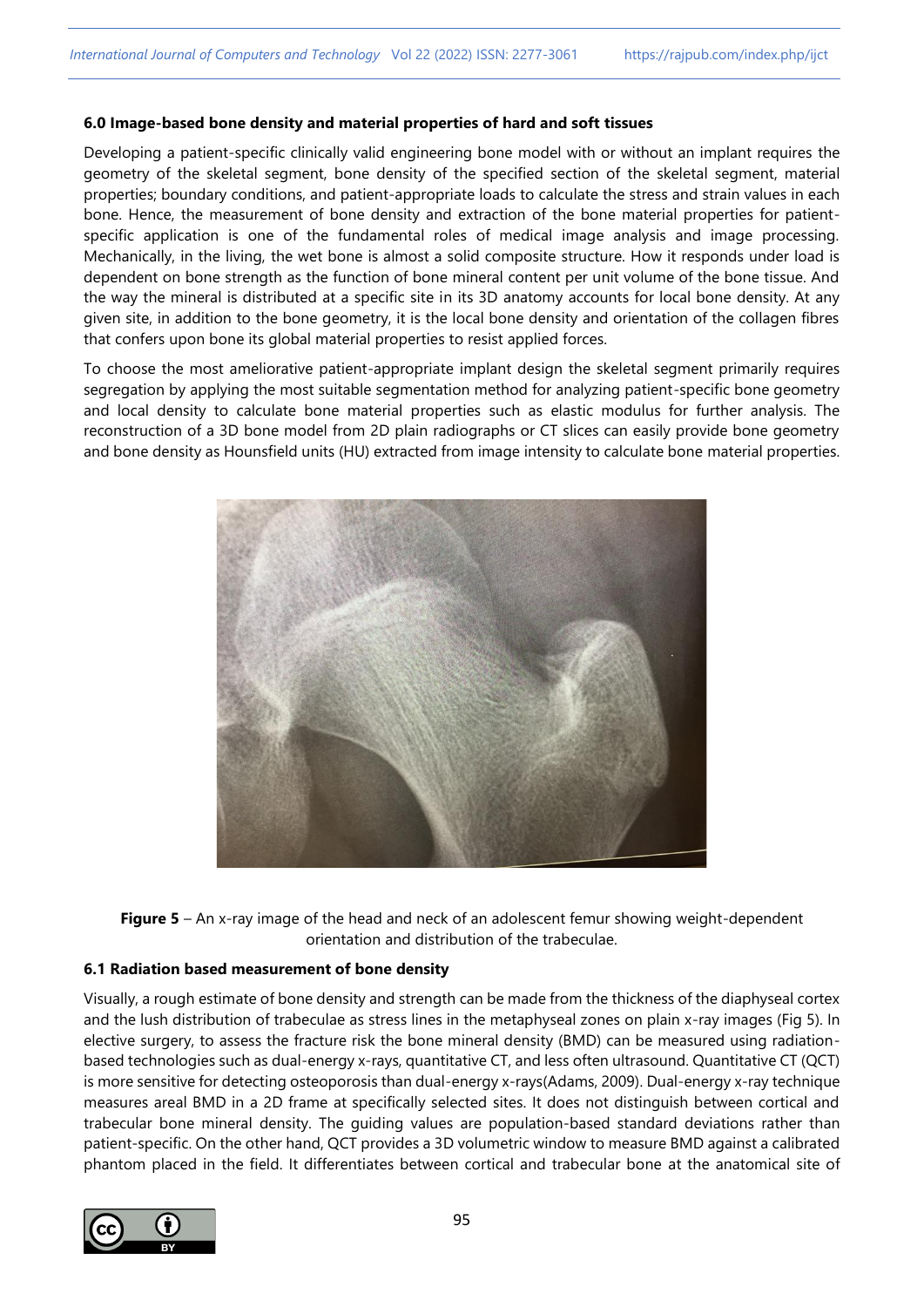interest and is more patient-specific(Kaufman and Siffert), 2001). Apart from cost, excessive radiation compared to dual-energy x-ray technique QCT is an ethical concern to assess a person for fracture risk, albeit important.

## **6.2 Fractal dimension and bone strength**

Osteoporosis is a systemic disease characterized by low bone mass and deterioration of bone microarchitecture, leading to increased bone fragility and consequently an increase in fracture risk("Consensus Development Conference: Diagnosis, Prophylaxis, and Treatment of Osteoporosis," 1993). The image intensity has a high correlation to the amount of calcium in the bone. The higher the mineral content higher is the attenuation of x-rays and the higher the grey-level value. To relate the bone mineral content to grey-level values it is necessary to standardize radiographic images for further reliable analysis. The trabecular bone is built of variably dense interlacing micro-beams made of osteons within the cortical envelope to form a honeycomb structure of varying-sized lacunae to resist compression is an important architectural design feature that is used to assess bone strength(Dalstra et al., 1993; Mullender et al., 1998) in dentistry.



Figure 6 - A plain radiograph of the trabecular bone of the mandible demonstrating varied geometrical shapes and dimensions of the fractal-like structure of inter-trabecular spaces.

The technique of fractal dimension has been applied to study the characteristics of trabecular structure seen on plain radiographic images of cortico-cancellous bone of the mandible to measure its bone density (Fig. 6). A fractal is a geometrical structure when magnified or divided into smaller parts still retains its original shape referred to as self-similarity(Mandelbrot, 1983). In healthy bones, the fractal dimensions are smaller and there are more fractal boxes (intertrabecular lacunae) per unit area/volume, and the greater the number of thick trabeculae per unit volume higher is the bone mineral content(Harrar & Hamami, 2008). As the trabeculae get sparse in the case of osteoporosis the fractal dimensions get larger due to an increase in the size of lacunae with thinning and loss of the trabeculae. Although there is a close relationship between the number and the thickness of the trabeculae and the total grey-level value of pixel intensity and fractal dimension of a region due to the degree of x-ray attenuation, however, there seems to be no significant relationship with bone mineral density(Camargo et al., 2016). The fractal dimension of local trabecular bone may be considered when bone quality is being assessed for low-demand tissue anchoring implant surgery.

# **6.3 Calculating elastic modulus of the patient-specific bone segment**

Bone is a heterogeneous composite material, and each skeletal segment responds differently to load depending on its unique geometry and bone density. In its natural state, the bone material is viscoelastic and anisotropic in-vivo and much of it may change during storage and preparation for experimentation(Turner & Burr, 2001) to estimate mechanical properties for clinical application. Therefore, the application of experimentally extracted

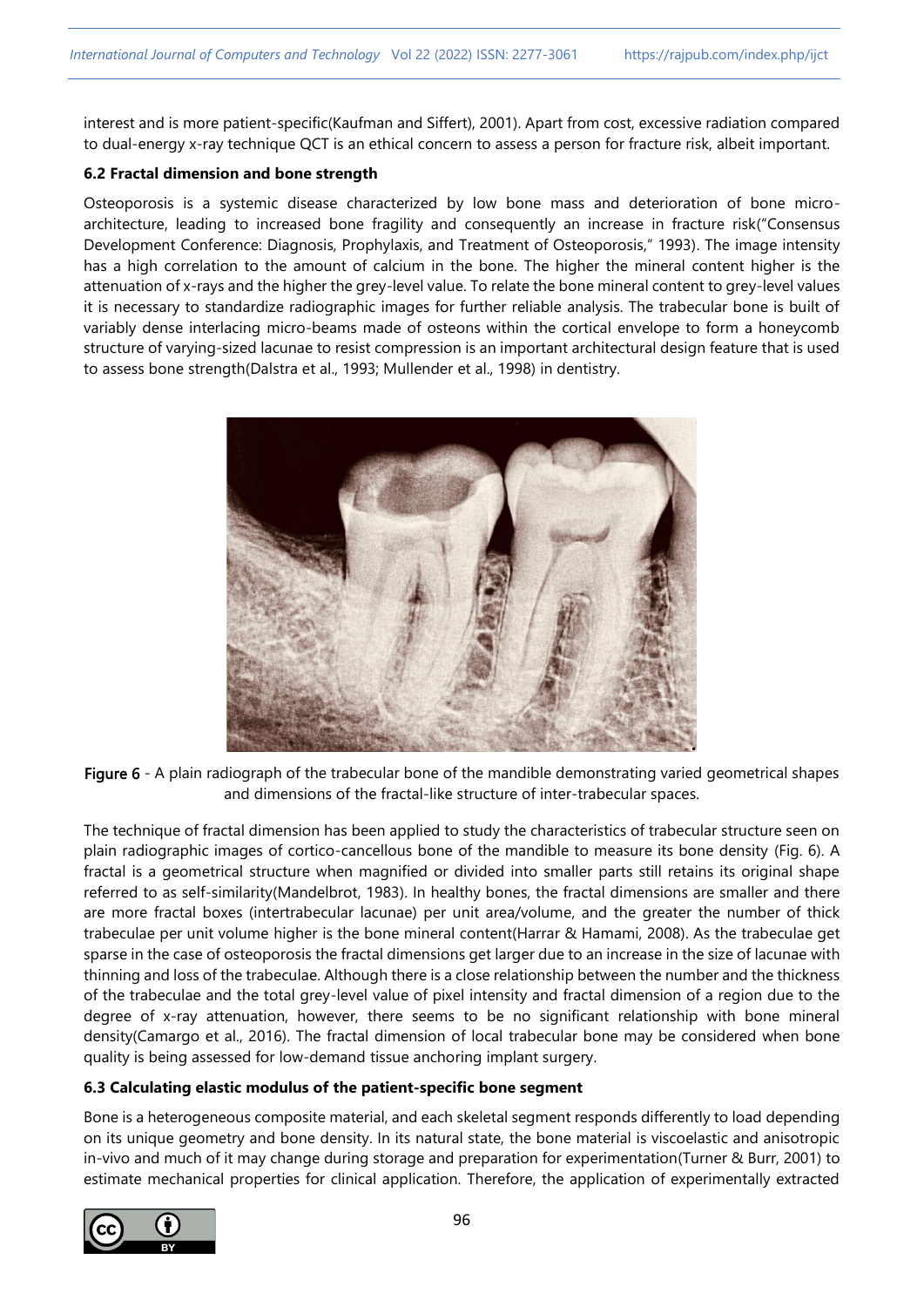bone material properties is less than optimal and not patient-specific. It becomes even more irrelevant when approximate patient-appropriate loading conditions are applied for numerical analysis and surgical treatment. Secondly, under experimental conditions bone material is generally assumed to be homogeneous and isotropic, with a linear stress-strain relationship, which defies the ground truth in real life for a given patient.

The elastic modulus refers to the stiffness of engineering material and the relationship of stress-strain represents linearity up to the point where the deformed material will return to its original physical state, and beyond which it will sustain permanent plastic deformation. If the time-dependent repetitive load continues the material will yield, creating a stress fracture depending on strength of the material, which is related to bone density and its geometry. It has been now known for a fair length of time that there is a physical relationship between bone density and elastic modulus(Carter & Hayes, 1977; Helgason et al., 2008). There are several power laws to find elastic modulus from bone mineral density. One such power law to calculate the elastic modulus of bone is based on Morgan's material law(Morgan et al., 2003). The calculated result can be used for in-silico experimental finite element analysis of the bone with or without an implant. It has also been known that there is a significant correlation between CT image grey-level values and the apparent density of trabecular bone(McBroom et al., 1985). From the CT image, three bone density parameters are extracted – bone mineral content equivalent to grey-level values, bone ash, and bone ash mass(Schileo et al., 2008). And, CT numbers or Hounsfield Units (HU) is a quantitative radio-density scale, which has a linear relation to x-ray attenuation. Under the same conditions, distilled water has zero HU and air has minus1000HU. To obtain the value of HU the bone mineral content of wet bone specimen is first converted to the apparent bone density, which in turn is applied to Morgan's law to calculate elastic modulus(Keyak et al., 1994). According to Morgan's law E = 6.95d<sup>app1.49</sup> where E is Young's modulus in Giga Pascal and d<sup>app</sup> is apparent bone density in g/cm<sup>3</sup>. 3D image reconstruction of a bone provides a voxel-based image intensity gradient for bone density calculation and volumetric bone geometry including the cortical and trabecular architecture of the skeletal segment for finite element meshing and numerical calculation.

## **6.4 Elastography to extract mechanical properties of soft tissues**

The skeletal muscles, skin, and subcutaneous fat around the thoracic cage, and the breasts over the surface of the chest in females form a major component of the soft tissue envelope. The amount of soft tissue and the action of the underlying muscles directly influences the stability of the healing osteochondrotomy of the sternum. Considering the weight of the soft tissue coat, the breasts and the forces generated by the active musculature, including the diaphragm, oppose the function of the fixation implants. Therefore, it is only reasonable to include the weight and material properties of these soft tissue structures at the time of FE modeling (FEM) and FE analysis (FEA). Although the elastic modulus values of these soft tissues are available from the literature but cannot be applied for patient-specific higher analysis.

There are few imaging techniques available for exploration to measure the elastic modulus of soft tissues. They employ physical principles of ultrasound, MRI, x-rays, and optic and acoustic signals, grouped under the heading of elastography(Sarvazyan et al., 2011). The soft tissues are considered "incompressible" because of the abundance of water, relative to contained solid organic materials. It means the application of external force changes the shape of the tissues depending on their elastic modulus, without altering their volume. Other related soft tissue parameters are the bulk compressional and shear elasticity moduli, which respectively depend on molecular composition and their interaction, and to structural architecture of the tissues(Savzyan AP, 2001). The Poisson's ratio (relative change in shape under load) of well-hydrated soft tissues is close to 0.5. For static deformation the reported shear elasticity modulus of soft tissues is approximately one-third of the elastic modulus and the bulk compressional modulus for all soft tissues is approximated to that of water, varying within 10% of it(Sarvazyan et al., 2011), likely dependent on the amount and distribution of solids in it.

Of all elastography techniques, the simplistic technique of strain ultrasound elastography for clinical application is based on Hooke's law. It can be used effectively to measure elastic modulus by applying direct compression adjacent to the region of interest for mapping the material properties and measured as the ratio of stress and strain, relative to a reference tissue such as adipose tissue. The compression can be either applied via the handheld ultrasound transducer or physiological movements generated during respiration in the case of the thoracic cage. The compression load can be variable and operator-dependent. Therefore, supersonic shear wave

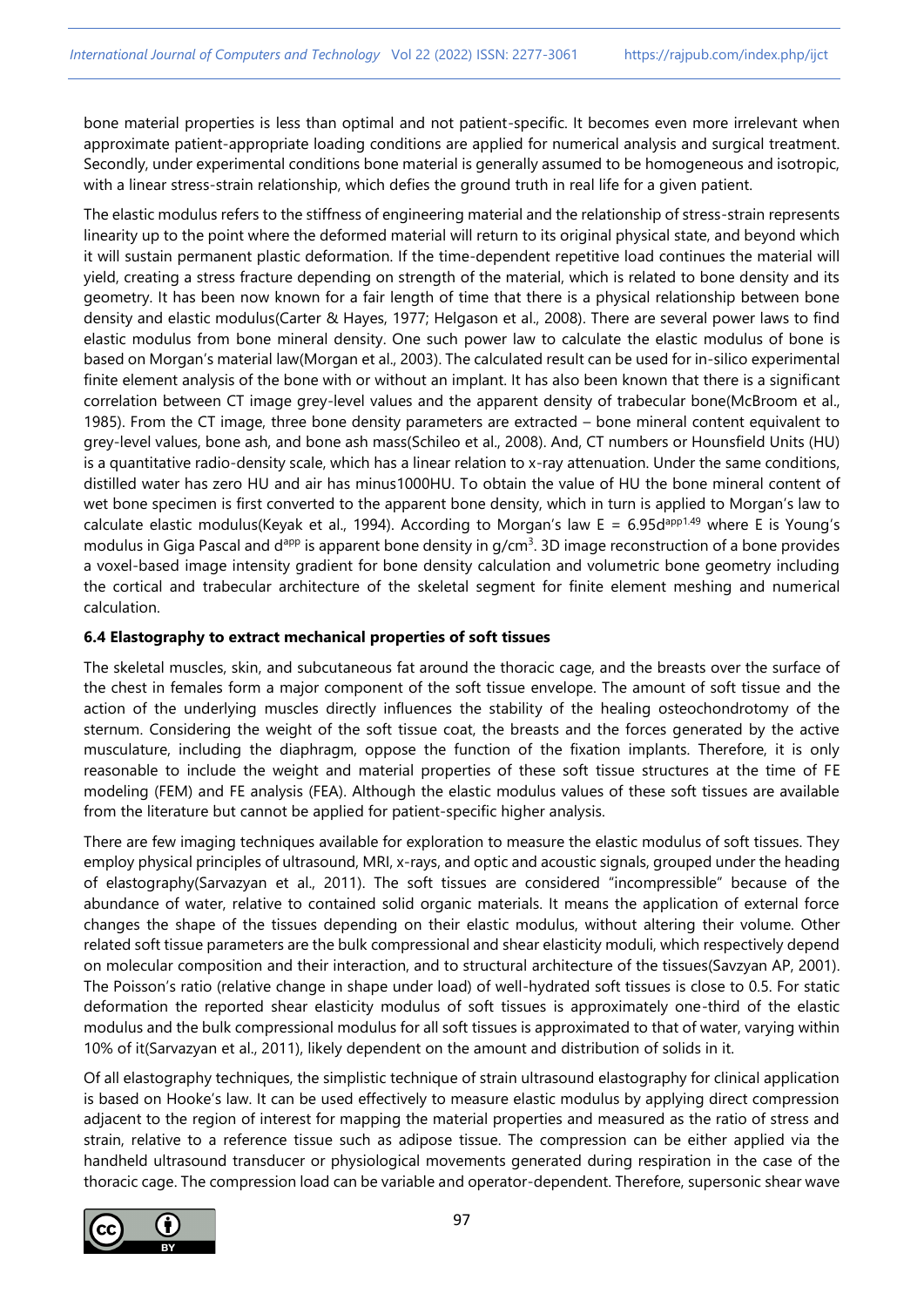imaging is preferred where ultrasound waves are generated within regional tissues by the same transducer that receives the reflected waves for assessment(Bercoff et al., 2004; Gennisson et al., 2010). It is the velocity of the transmitted shear waves, which is measured to calculate the elastic modulus (E =  $3 \times V^2$  kilo Pascal)(Bercoff et al., 2004).

The heterogeneity of the tissues within the same category, alignment of the probe, and the relative value of the elastic modulus between the mapped region-of-interest and reference tissue within an elastogram make it a comparative semi-quantitative parameter of dissimilar tissues, depending on operator choice. Secondly, when the overlying soft tissue coat on the muscles is thick the mean values acquired by manual force strain elastography of the deeper tissues may be less reliable as compared to shear wave elastography imaging. The most significant clinical advantage of elastography is that it is a non-invasive technique. Currently, despite limited clinical applications, the elastography technique may still be considered an important tool to measure in-vivo biomechanical properties of muscles(Levinson et al., 1995) for patient-specific and patient-appropriate FEA.

## **7.0 Patient-specific bone density and elastic modulus of the thoracic cage elements**

The HU and bone density of the sternum can be measured reliably in all those patients who undergo cardiac CT to assess coronary artery calcification. The thoracic spine bone mineral density measurements recorded in the females are higher than the males (female 222mg/cm<sup>3</sup> and males 215mg/cm<sup>3</sup>) and are 17-20% higher than the lumbar spine when measured with QCT (p<0.001)(Budoff et al., 2010). The literature is silent on the areal bone density measured with the dual-energy x-ray of the sternum in-vivo because it is concealed by the thoracic vertebral column and blanched out by the cardiac shadow. In a cadaveric study, the bone mineral density was determined by measuring the bone ash method the male sterna were found to be denser than the female in all regions of the sternum and central mid-line density was higher than along the lateral edges(Selthofer et al., 2010). The reported bone mineral density of the manubrium ranged from 169 to 220mg/cm<sup>3</sup> and for the gladiolus it was 160 to 227mg/cm<sup>3</sup>. Statistically, there is a significant age-related reduction of bone density in the sternum of the females than the males, thereby increasing the risk of fracture during surgical retraction and dehiscence following osteochondrotomy of the sternum. How insignificant the statistical differences may seem to be between the living and the cadaveric values, there are significant differences in inter-regional and intraregional values of bone mineral density when it comes to developing a site-specific and a *patient-specific* FEM of a whole bone to measure the outcome of locally applied loads under an implant in a *patient-appropriate* surgical application.

The correlation between elastic modulus and grey-level pixel and voxel values are given in the literature(Reeves et al., 2012; Viceconti et al., 1998) cannot be compared because the studies lack consistency in methodology, standardization of imaging modalities to extract image intensity gradient, vary in choice of anatomical sites, and are population-based. There are also intra-region variations in the estimated elastic modulus. For example, the elastic modulus values vary between anterior (7.5GPa), lateral (11.9GPa), and posterior segments (10.7GPa) of a rib (p<0.01)(Stitzel et al., 2003). The literature has limited studies on the material properties of muscles and is silent on the correlation between grey-level values and material properties of soft tissues directly related to the skeletal system for inclusion to optimize patient-specific and patient-appropriate FEM. There is no convincing mathematical correlation between grey-level pixel/voxel intensity values, HU, BMD, and elastic modulus in the form of a sliding scale or a log table currently available that can be predictably applied directly with confidence in clinical practice for *patient-specific* and *patient-appropriate* surgical applications.

# **8.0 Finite element method and finite element modeling**

# **8.1 Why finite element modeling?**

In structural engineering, the in-silico (computer-based referring to silicon) assessment of the structures is a well-established technique by applying the finite element method. Since the early 1970s, it has been increasingly applied to study the competency of surgical implants in conjunction with experimental biomechanics(Brekelmans et al., 1972; Huiskes & Chao, 1983). More recently the role of the FE model has been extended to patient-specific surgical planning. FEM as an engineering tool can be used easily to analyze any complex biological structure that responds to physical laws. Building a physical model, real or virtual, brings an

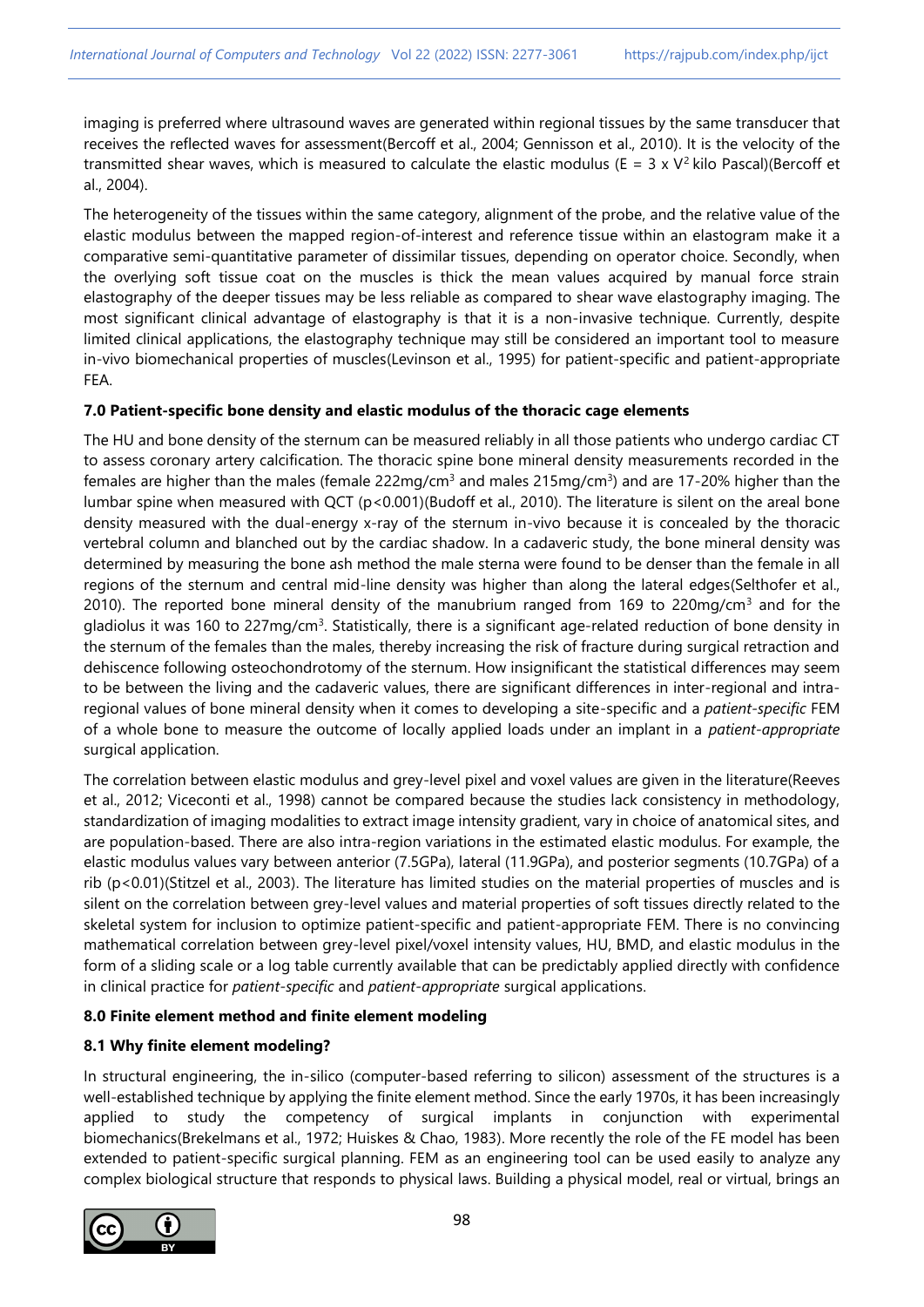opportunity to apply engineering principles to biological tissues to understand their mechanical behaviour and extract information for clinical applications. The process allows simulation of near-life deformation of biological materials, both solid and fluid, to the applied mechanical forces on given 3D geometry in-silico.

All biological structures are constructed of multiple extrinsic layers and intrinsic organ systems with their elements arranged in interlacing elastic strings, beams, and struts made up of solid, semisolid, and fluid materials in a variety of configurations giving heterogeneous appearances on radiographic images. Therefore, it becomes necessary that a physical or a virtual model is realistic enough to represent various structures such that both the extrinsic and intrinsic tissues experience corresponding mechanical deformation under mechanical loads. In biomedical engineering, many physical models for biological applications are heuristic models, such as a spring, based on Hooke's law to represent muscles. On the other hand, computer models are based on continuum mechanics to run finite element analyses. The heuristic models are computationally less expensive, but they produce random and inconsistent results. Comparatively, FEM with a higher computational cost is more accurate for intricate multilayered structural anatomy with multiple elements expected to experience large deformation under displacement forces(Ladjal et al., 2013; Zhang et al., 2018). Therefore, the FE modeling permit study of inter-relationship between different tissues under applied forces (loads) and constraints (boundary conditions) to produce tissue displacement more specifically in *patient-specific* and *patient-appropriate* clinical applications.

## **8.2 Mesh structure of finite elements**

A FE model is constructed by dividing and subdividing a continuous structure into a finite number of finite-size elements(Bro-Nielsen, 1998; Zienkiewicz et al., 2013). Each element can have an infinite degree of freedom under mathematical conditions but is generally limited by finite differential and algebraic equations due to few known finite parameters for clinical applications. The numerical analysis is conducted on the discretized structure, applied discretely on each finite element represented in a mesh either overlaid or embedded within the structure. The deformation or displacement of the structure is recorded as a change in its physical configuration (strain) and a change in its potential energy experienced by each element of the mesh. The FE mesh is a nonoverlapping network constructed by arbitrarily dividing a surface and/or intrinsic substance of a solid or fluid into simple geometrical elements like tiles resulting in a tessellation of the space. 2D elements are geometric primitives such as squares, and triangles and in the case of 3D space, the elements can be made-up of cubes, tetrahedrons, hexahedrons, pyramids, or other prismatic shapes. Each vertex (corner) of a polyhedron is represented by a node and has edges and faces shared with other elements in the mesh. The mesh can be purely made of a tetrahedron, hexahedron, or a hybrid of two or more shaped elements. Tetrahedrons are more commonly used for the analysis of medical structures, but hexahedron elements have greater accuracy because they can deform in a lower strain energy milieu under varying conditions(Benzley et al., 1995).

The FE methods based on the mesh can be time-consuming to generate patient-specific FE mesh for analysis where the structural anatomy is intricate(Wittek et al., 2016). In the case of an anatomical structure where there are multiple hard and soft tissue inclusions for FE analysis, only nodes without the connecting elements are preferred to form a standard grid instead of a complete mesh, to calculate stress and strain at the nodes by applying an explicit Lagrangian dynamic algorithm for surgical simulation(Horton et al., 2010).

To perform medical image analysis, the structure of bones is better visualized on CT and soft tissue structures are delineated better with MRI imaging. Before the construction of the FE mesh, the image is segmented digitally or manually to segregate the region of interest. The meshing process begins with the input of extrinsic mesh on the surface of a segmented model as a shell and intrinsic mesh is established as volumetric solid FE mesh from the reconstruction of 2D slices of CT and MRI images into 3D. In a 3D image, the volumetric FE element is represented as a hexahedral voxel. Voxel meshes are practical for the simulation and examination of a structure. Computing time is proportional to the density and geometry of the mesh elements. But quantity and quality of the mesh are important variables to accurately simulate the geometry and increase precision. For refinement of the mesh denser clusters of elements at important sites and sparse ones at others are built into the mesh, and for faster analysis parallel algorithms can be run on graphic processing units (GPU) for numerical solutions. The GPU acts as a co-processor to the central processing unit for executing code run in parallel. GPU with its multithreaded architecture is designed to compute parallel data with high arithmetic intensity. Further details on FE methods for meshing techniques and automatic mesh creation are beyond the scope of this review. There is

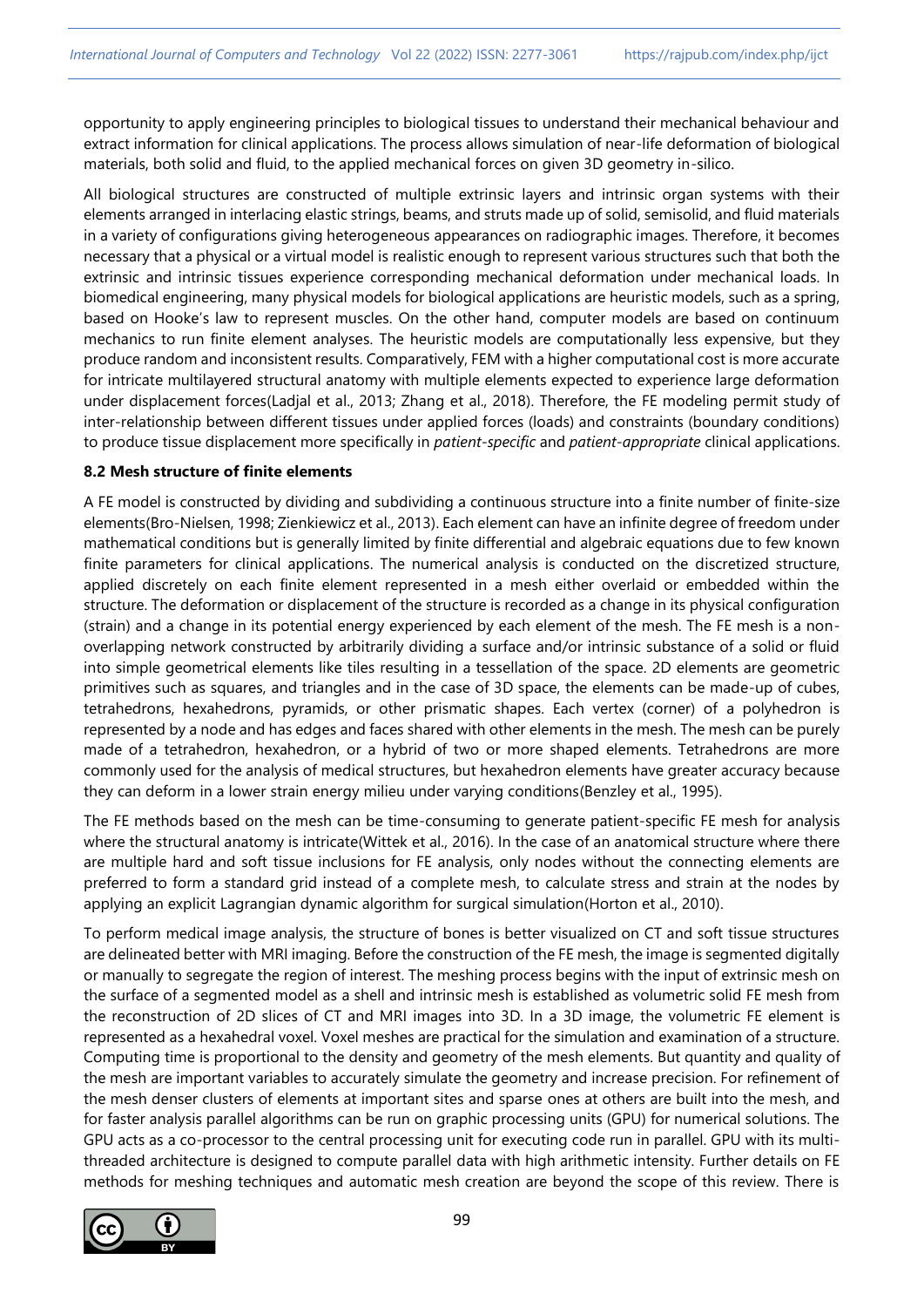extensive published literature available for interested readers(Giovannelli et al., 2014; Hitschfeld-Kahler, 2005; Keyak et al., 1990; Lorensen & Cline, 1987; Viceconti et al., 1998).

## **9.0 Clinical consideration of finite element method**

The much greater impetus to the application of FE methods has come from improved imaging technology and data analysis capability of desktop computing. This has opened possibilities to design and custom-fit patientspecific implants and the ability to select a *patient-appropriate* implant from the existing stock in a hospital to make better choices and improve outcomes for surgical applications. As FEA is a specialized engineering tool, therefore within the surgical environment the objective of better choices for improved surgical outcomes is only possible if there is a dedicated team of clinical biomechanical engineers(Gandhi, 2022). For a greater understanding of each surgery undertaken by the surgical team the collaboration with the clinical biomechanical engineering team ideally should begin the process of computational modeling at the time of pre-operative planning. It is expected that such an approach not only will improve patient-based outcomes but might reduce the surgical cost to the health provider in terms of time, implant fatigue failure, and pre-selection of the implant to limit in-house stock and even consideration of custom additive manufacturing of an implant or a jig to assist anatomical reconstruction. It is about time that FE analysis techniques are transferred in earnest to clinical practice as a surgical tool rather than continue to be an experimental engineering method. There are advocates for "patient-specific" surgical application of FEM now for more than a decade(Neal & Kerckhoffs, 2009; Poelert et al., 2013; Viceconti et al., 2006).

# **9.1 The practice of finite element modeling and analysis**

The essential parameters for *patient-specific* FE modeling of the skeleton include image-based 3D modeling of the bone to acquire its surface characteristics, bone geometry, and material properties of the indexed section of the bone segment; *patient-appropriate* physiological and pathological activity-based loads, and boundary conditions. In the case of the thoracic cage, whenever possible it is important to include fascio-cutaneous soft tissues, adipose tissues, breasts, muscles, tendons, articular cartilages, capsules, and ligaments to complete *patient-specific* model requirements. Include viscoelastic and anisotropic behaviour, elastic modulus, and Poisson's ratio representing material properties of all the soft tissues acting on the skeletal segment of the regional anatomy. The reconstruction of 3D images from 2D radiographic multiple views can be a cost-effective and safe technique in daily surgical practice. To achieve the goals of *patient-specific* engineering of the boneimplant synthesis, any population-based and labour-intensive segmentation techniques requiring a *priori* knowledge for bone modeling, selection of non-*patient-specific* bone material properties from the literature for FE analysis, application of non-patient-appropriate boundary conditions and forces under clinical conditions are less than ideal.

In most cases, 3D CT image reconstruction is a common diagnostic investigation for surgical management of fractures and MRI for elective orthopaedic surgery. The same applies to most open-heart surgery patients for cardio-pulmonary assessment with CT studies of the chest pre-operatively. It provides an adequate opportunity to acquire a 3D image of the thorax for segmentation and FEM. To reduce the radiation exposure the use of the limited exposure CT technique for 3D *patient-specific* FEM comes with errors during thresholding, filtering noise, and smoothing procedures to recreate new 2D slices(Shim et al., 2007). Manipulation of the image during preprocessing may alter grey-level values, particularly along with the edge pixels and voxels during 3D reconstruction, which would hinder intensity-based segmentation of the anatomy, extraction of material properties, and creation of mesh for FE analysis.

The FE-based bone-implant computational modeling for analysis should preferably be automatic to increase efficiency, reproducibility, and accuracy to enhance surgical procedure outcomes. It should be robustly supported by engineering principles to make the surgical procedure ameliorative and safe to represent *patientappropriate* loading conditions. An ideal biomechanical thoracic cage FE model is required to avoid making suboptimal implant choices for the reconstruction of osteochondrotomy of the sternum following open heart and major vessel surgery in the mediastinum to improve patient-based outcomes. The biomechanical model of the thorax should include all the components of the articulated thoracic skeleton including the sternum, the clavicles, all the ribs, the thoracic vertebral column with intervertebral discs, the costovertebral and the costo-

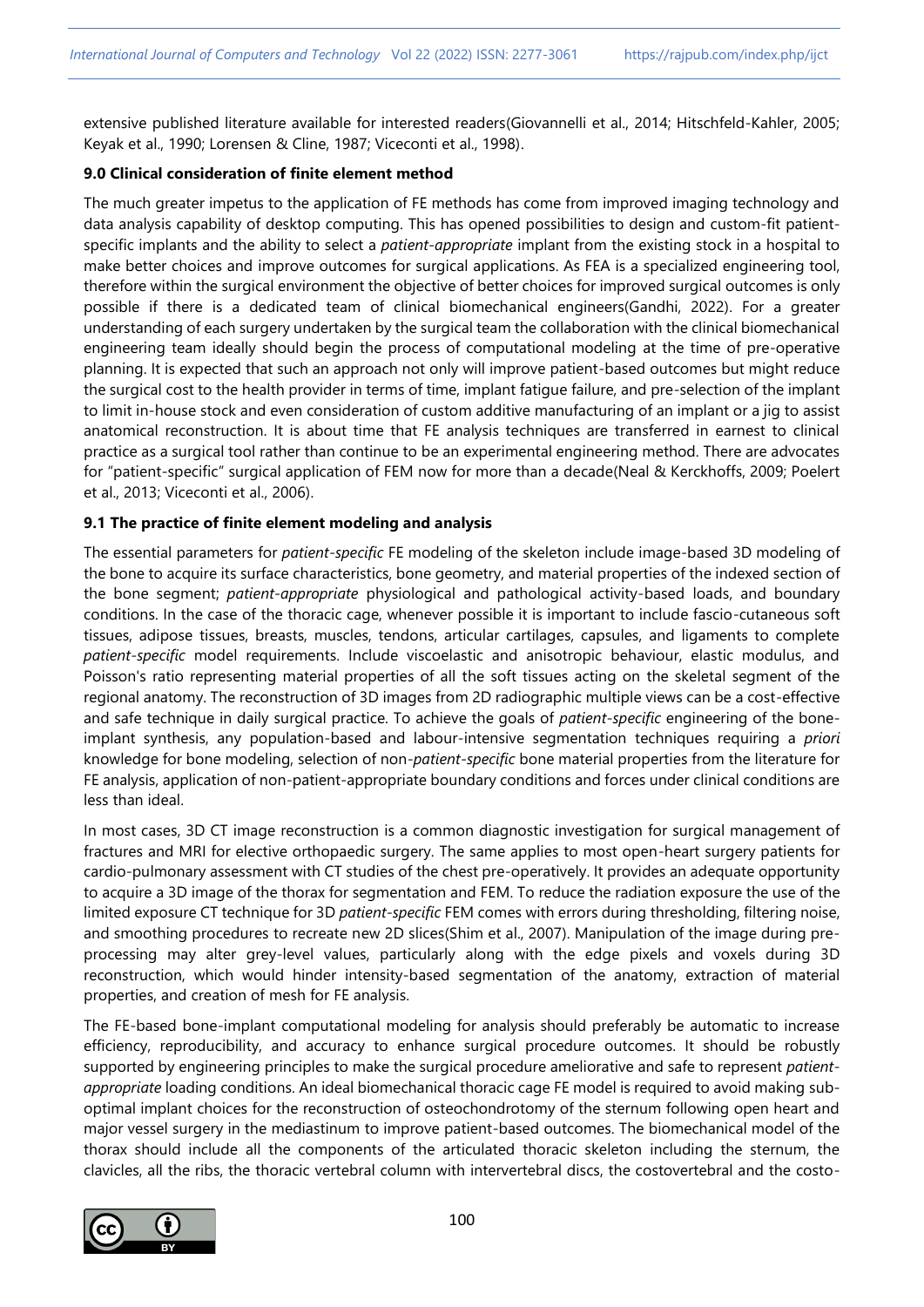sternal articulations with articular cartilages, costal cartilages, capsules, and ligaments. Also include fasciocutaneous adipose tissue and breasts, intercostal muscles and pectoralis group, diaphragm, and the abdominal wall musculature acting directly on the sternum to optimize the forces acting on the split sternum with all necessary physical constraints applied to each component(Ladjal et al., 2013). Intrathoracic organs and sub-diaphragmatic solid organs such as the liver and spleen do have a significant influence on biomechanics of the thoracic cage and be included in constructing a model for respiratory mechanics(Saadé et al., 2010). To keep administration and computation costs low, once a comprehensive master model is ready, it can be utilized as a framework and modified for registering *patient-specific* variations before or after the segmentation of the images. This can be achieved by applying multilayer parametric solid(Wang et al., 2011) or similar modeling techniques to update patient-specific morphometric parameters of the skeletal elements and soft tissues; followed by *patient-specific* material properties, *patient-appropriate* boundary conditions, and loads to study a set of suitable implants in parallel on a system with multi-threaded GPU.

The true ribs (1-6) lift the sternum anteriorly and cranially, while false ribs (7-10) cause anterior and lateral movements, and floating ribs (11 and 12) posteriorly provide attachments to the paravertebral muscles play significant stabilizing and mechanical role acting like calipers during deep breathing by their circumferential expansile movements. The bucket-handle movements of the false ribs apply considerable force to disrupt the distal part of the reconstructed osteochondrotomy of the sternum in the early postoperative period(Dasika et al., 2003). Both the compartments of the trunk, the thoracic cage and the abdominal cavity with mobile pistonlike action of the diaphragm assist ventilation under varying physiological and pathological conditions(Wade, 1954; Ward et al., 1992). Obesity has a noteworthy effect on the physiology of breathing by affecting respiratory compliance due to increased weight on the thoracic cage and abdomen to alter the biomechanics of the thoracic cage and diaphragm(Luce, 1980; NAIMARK & CHERNIACK, 1960). Therefore, for the selection of an ameliorative implant, a 3D biomechanical model of the thoracic skeleton including all the soft tissues responsible for its mechanical stability, kinematics, and *patient-appropriate* forces are important.

In women, the breasts form an integral part of the thoracic cage anatomy and have significant mechanical influence due to their weight and geometry. Therefore, it is appropriate to include them when constructing a FE model(García et al., 2018) for bone-implant interface analysis of osteochondrotomy of the sternum. Normally, the base of the breasts spanning an area between the second to the sixth rib vertically, and the lateral border of the sternum to the anterior axillary line horizontally on either side, weigh 500-1000gm(Grassley, 2002). The breast tissue is suspended by Cooper's ligaments from the pectoral fascia covering the pectoralis major, which in turn is inserted into the ipsilateral half of the sternum(Riggio et al., 2000). The unsupported breasts move relative to fixed points on the chest wall, and the skin boundaries move 25-60% depending on the weight from the resting position with the gait cycle of an individual(Khatam et al., 2015). The weight of the breasts exerts an inferior and lateral cyclic force of 5-15N, 5000 times per day, and exceeds 50N during strenuous activity(Gefen & Dilmoney, 2007). For clinical application average weight of each breast may be estimated from the volume (500ml to 1000ml) and tissue density (0.916 $q/cm<sup>3</sup>$  to 1.000 $q/cm<sup>3</sup>$ )(Choppin et al., 2016) by filling a specially designed comfortably fitting breast volume measuring <sup>1</sup> 'surgical brassiere meter' made from non-extensible material, sizes from A, B, C…, and/or 3D MRI to acquire the geometry for FE modeling.

The FE modeling techniques described in the literature utilize statistically averaged values of material properties of the human thoracic skeleton and soft tissue structures derived from experimental biomechanical studies(Gzik-Zroska et al., 2013; Ladjal et al., 2013) if applied to would fail the objectives of *patient-specific* and *patientappropriate medicine* for surgical application. The loading conditions should be physiological and include pathological loads relevant to co-morbid states and known physical non-standard loads other than activities of daily living in young healthy individuals. To conduct FE analysis for implant fitting, consider the viscoelastic and anisotropic nature of the wet bone to duplicate living conditions, and implant geometry and its material properties to make the analysis *patient-specific* and *patient-appropriate*.

## **10.0 Finite element-based quantification of the divided sternum**

<sup>1</sup> Intellectual property of the author

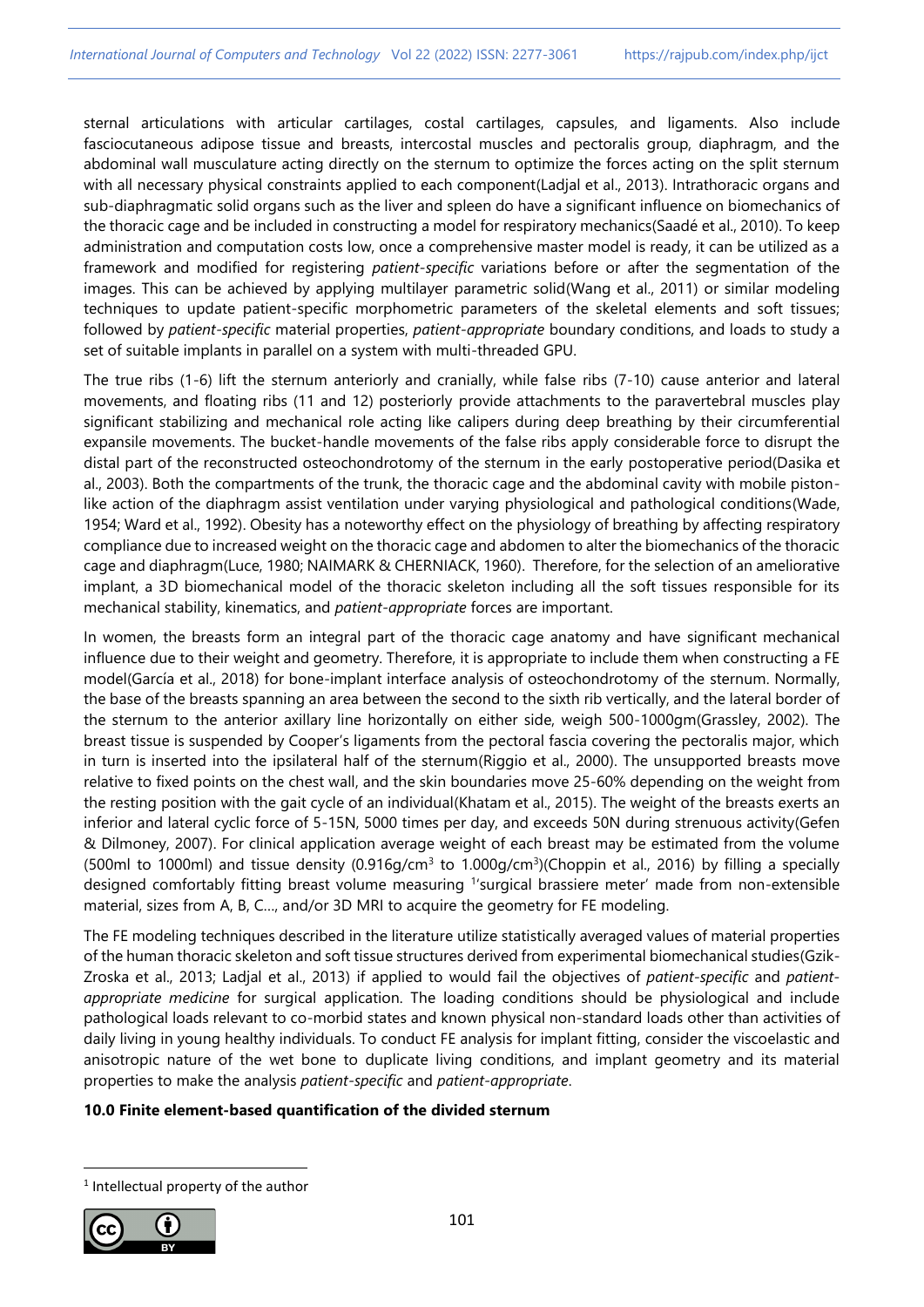The morphology and bone geometry of the sternum is simple. The cortico-cancellous structure with a thin cortical shell encloses trabecular struts of varying thickness that confers heterogeneous image intensity gradient equivalent to variable bone density. When the image intensity gradient (grey-level scale) is used to extract the material properties' accurate representation at each of the sternebrae the implant holding the osteochondrotomy of the sternum must also be applied. 3D FE model built by applying tetrahedral solid elements to the cortex captures more accurate results than shell-plate elements(Varghese et al., 2011). The advantage of the 3D FE model is that the hexahedral voxelized mesh is more likely to provide volume-based accurate grey-level values, Hounsfield Units, and bone mineral density to extract elastic modulus at each element for the patient-specific bone properties(Helgason et al., 2008). The bone cortex and trabecular structures should be assigned appropriate material properties based on radiographic intensity gradient without assumptions. Similarly, assign boundary constraints and *patient-appropriate* time-dependent loading conditions during the healing of the re-constructed sternum. The strain and intrinsic stress experienced by the tissues at each voxel element and set of nodes that represent bone-implant construct under native forces reflect the mechanical effect of the chosen implant at the cut-edges of cortico-cancellous osteochondrotomy of the sternum under cyclical loads during healing. Direct physical and intrinsic loads due to persistent muscle tone of major skeletal postural muscles also need to be taken into consideration. Ideally, the boundary conditions applied at the boneimplant interface must exceed the safety factor of three times or more than the expected maximum mechanical loads on the cortical surface of the sternum to assess for notching and initiation of the construct failure(Gandhi, 2019).

The primary objective of FEM is an assessment of implant design that fits the geometry and surface characteristics of the split sternum and optimally maintains opposing interfacial forces until healing is complete. The split anatomy of the sternum can be variable due to normal variations and congenital deformities and the objectives can only be fulfilled either by a customized 3D printed implant of a suitable biomaterial or a readily available implant made of a self-contouring material that would hold the divided verges of the sternum until healing is complete. Seemingly, Stainless steel cerclage wire and similar malleable circumferential implants are the only devices that have the self-contouring ability at the time of application to mold around the shape of the sternum. However, the rectangular cross-section of the sternum and soft tissue interposition at the implantbone interface prevents uniform moulding of even such devices around the sternum. Frequently, uncontrolled force at the time of their application can lead to mal-reduction, progressive loosening, early fatigue and breakage, and gap development due to unexpected high lateral distraction forces resulting in delayed or nonunion. Hence, there is a need for a *patient-specific* and *patient-appropriate* approach to selecting implant design during pre-operative planning. There is little room for population-based statistically determined allometric and anthropometric measurements in elective surgical practice for implant selection. To assess the structural integrity of the reconstructed sternum the computational model must be designed pre-operatively and devices analyzed to become ready for application with the collaborative effort of an experienced clinical biomechanical engineer for an expert surgeon to implement the reported in-silico results. FE analysis is the only method available to carry out a selection of *patient-specific* and *patient-appropriate* implant designs to reconstruct an osteochondrotomy of the sternum.

# **11.0 Verification and validation of finite element analysis**

Verification and validation are essential steps for FEM and FEA before the in-silico results can be transferred to the real world and convince the surgical team to accept the choice of an implant based on stress-strain analysis. The availability of a high-level validation process for surgical implementation effectively and specifically to an individual patient is still unknown, because for the validation process biomechanical experiments are performed either on synthetic bone models or animal and human cadaveric bones. The computer modeling parameters are based on the geometry of 3D CT of the cadaveric bones, generic bone material properties, assumed boundary conditions, and loads for solving variable partial differential equations. According to the American Society of Mechanical Engineers Verification and Validation Standard Committee, *"Guide for the verification and validation in computational solid mechanics"* (ASME V and V-10-2006), the verification process determines that a computational model is an accurate representation of the mathematical model and its solution, and validation process determines the degree to which a computational model is an accurate representation of the intended real-world application. FE method provides approximate solutions to real-world problems because several input

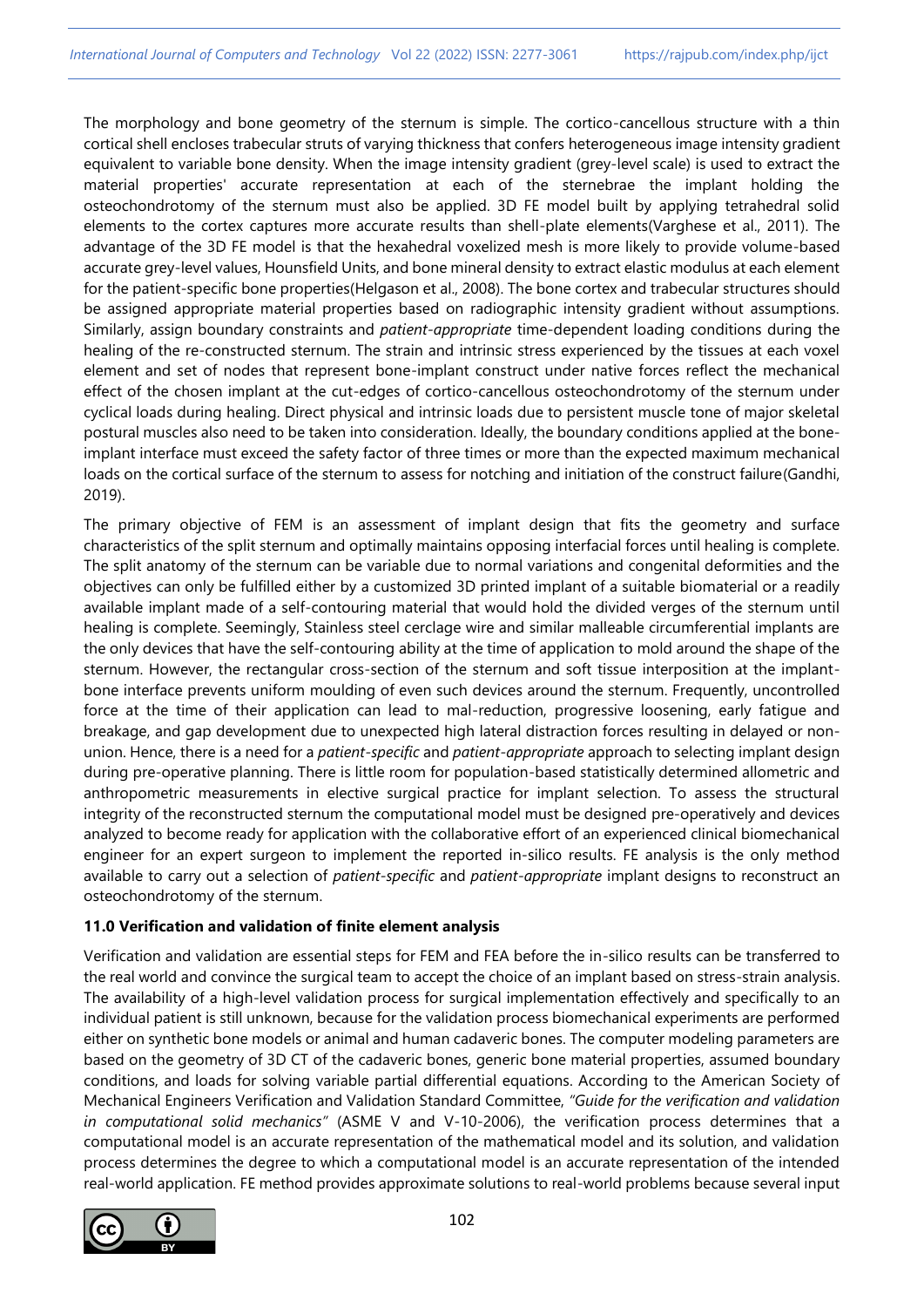parameters are assumptions. There are uncertainties regarding the choice of software, type of finite elements, mesh density, and refinement. There can be mathematical errors during the iteration process, and errors in applying boundary and load conditions. All these factors can add up to have a cumulative effect, particularly when the FEA study is time-dependent, and compared to experimental and past literature data for validation.

Currently, the best approach for *patient-specific* computer modeling is to acquire bone geometry from the 3D CT reconstruction of the index bone segment for surgical intervention. Adopting reliable segmentation techniques, extracting true native bone material properties from patients' 3D image grey-level intensities, *patient-specific* and *patient-appropriate* boundary conditions and loads in-silico FEM and FEA for clinical application can be an intense exercise to execute without the help of a dedicated clinical biomechanical engineering team. Although, during FEA the reconstructed 3D sternum within the thoracic cage model can be cyclically loaded to simulate respiratory movements, cough episodes, and other forces that may act on the healing sternum and a set of implants. But still, what is impossible is to precisely embed physiological and pathological parameters and risk factors, and time-dependent metabolic and progressive tissue healing processes into well-established engineering methods. At present, establishing and assuring one hundred percent safety of in-silico modeling and analysis for the selection of an implant can be difficult to recommend with confidence without practicing the finite element method routinely for long-term surgeon experience to help develop trust in FEM and FEA. It does not mean that the process is impossible. It invites interested practicing scientists to come together without inertia yet remain within the goals of patient safety and outcome.

## **12.0 Discussion**

The "single-patient" is a statistical term, which refers to the n-of-1 trial methodology where a treatment plan is specifically developed for a single patient that is appropriate only for that person, precisely defining the *'patientspecific and patient-appropriate medicine'* in clinical practice. As the patient is the sole beneficiary of this intense investigative exercise, therefore, it begins with the surgical workup from the time of the first clinical encounter with a patient to the time he or she receives the expected outcome in a minimal time in a cost-effective manner. To successfully fulfill such objectives of reconstructing a fracture or an osteotomy the knowledge of bone geometry, bone mineral density, the elastic modulus of the soft and hard tissues, boundary conditions, and loads applied to a skeletal segment are key factors for exercising *patient-specific* and *patient-appropriate* implant selection based on the finite element method. In case multiple implants or a variety of implants are required to reconstruct a skeletal segment such as the sternum, it requires extraction of localized bone mineral density distribution based on pixel grey-level values without the alteration of original image characteristics to calculate mechanical properties at each one of the sternebrae for the fixation of one or more types of implants. As most of the patients requiring osteochondrotomy of the sternum present with comorbidities that variously affect bone healing under different boundary and loading conditions, it also demands modeling the soft tissue envelope including major muscle groups affecting articulated skeletal segments associated with the index segment and their native mechanical properties for FEA.

As of now, there is no standardization of imaging technologies between each other for the acquisition of equivalent pixel grey-level values for medical images based on soft and hard tissue characteristics. Similarly, there are no reliable power laws to extract true material properties from BMD to calculate *patient-specific* mechanical properties for surgical applications under conditions of *patient-appropriate* physiology and pathology. Other than averaged HU/CT number applied at each node of FE mesh none of the image modalities provide in-vivo true BMD based on microarchitecture at a specific site. A large point x-ray source of a standard CT machine produces geometrical backtracking of the photon path through the samples to cause shadows and blurring making it unreliable for quantitative CT procedures. Whereas micro-CT produces a sharper x-ray beam for accurate quantitative measurements of bone mineral content(Landis & Keane, 2010; Teo et al., 2006). For quantitative CT measurements, a calibration curve is generated each time by exposing phantoms of various known densities. And, from this calibration curve, each voxel grey-level value of the 3D bone sample is converted to bone mineral densities. Bone mineral content at the micro-level can also be extracted by scanning the surface of bone samples with a scanning electron microscope(Roschger et al., 1995). The high-speed focused beam of electrons elastically interacts with the bone sample. The reflected scattered electrons from atoms of higher atomic numbers are recorded as brighter grey-level images and one with a lower atomic number is darker. The

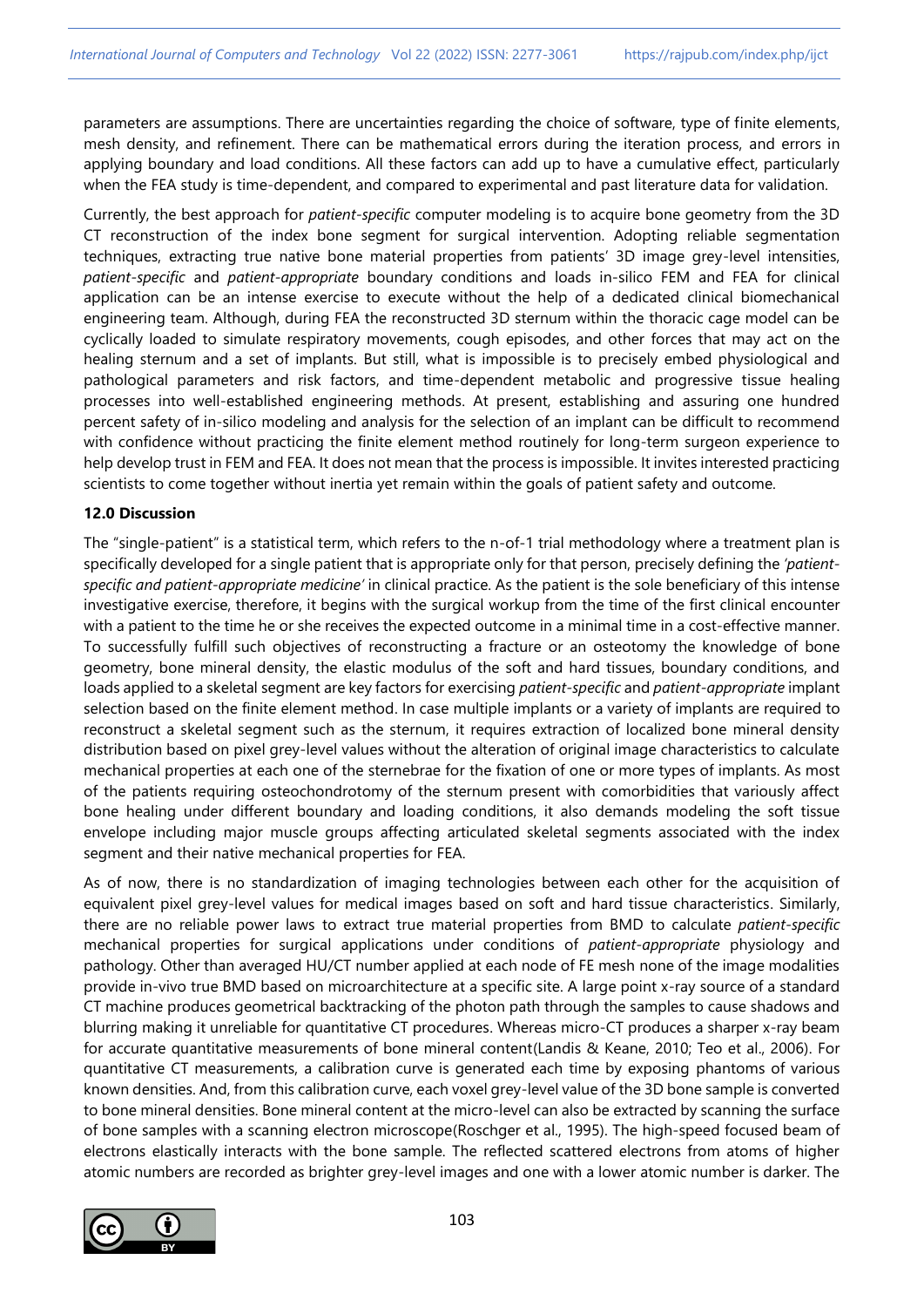intensity of backscattered electron proportional to atomic numbers of various atoms in each bone specimen provides a spectrum of grey-level values(Bereshiem et al., 2019). The grey-level values can be used to calculate apparent bone density and material properties by applying Morgan's law or similar material power laws.

Animal reproduction of its' own 'kind' is a gross example of self-similarity from the fusion of non-similar elements, at least in appearance! Once past the stem cell self-similarity upon functional cell differentiation its self-similarity is lost and then cell-type self-similarity follows to have an independent organization within the entire animal structure of dissimilarities. Self-similarity in chirality (the right and left-handedness and physical non-superimposition) of Laevo- and Dextro-rotation as seen in chemical isomers also occur during embryonic development of animals that leads to the development of non-superimposing bilateral structures, with exception of mid-sagittal axial structures such as the sternum, for attaining optimal mechanical strength and co-ordination of functions in organisms from the nanoscale to macroscale levels, with likely variations at intermediate levels due to extrinsic influences. A rope consisting of multiple fibres twisted into yarn, and then multiple bundles of yarn wound together provide structural and functional requirements to attain its' tensile strength rather than compressive strength and is a simple everyday example of hierarchical "Fractal" and "Chirality." Another interesting example is folding any A-size paper sheet seven times (maximum structural paper folding hierarchy) over itself will not fold any further achieving optimal mechanical strength and functionality that can be used as a fracture-splint safely! There are nine levels of chirality of bone structure from atomic to macroscale.

Similarly, the hierarchical "fractal-like" organization(Reznikov et al., 2018) and chirality(Zhou et al., 2022) of bone based on the concept of Mandelbrot's "Fractal" refers to self-similar structural elements organized in a specific repetitive manner at all levels. At the macroscale and microscale level "Fractal index" or "Fractal dimension,"(Camargo et al., 2016; Harrar & Hamami, 2008) as a ratio or Fractal box-counting refers to the 'shape' and measure of the open and closed cells (lacunae) to the thickness of enclosing columnar and platelike trabeculae to describe bone density is in two dimensions rather than three dimensions. Biologically, the observed dynamic qualitative and quantitative change in the dimension of trabeculae and their geometric arrangement within a section of a bone segment during remodeling is well described by <sup>2</sup>Wolff's Law, Heuter-Volkman's Law, and piezoelectric charge in response to the local and global forces acting on it in compression and tension. However, these biological laws ignore the chirality of bone tissue to torque and the influence of interfacial shear between various elements in response to the applied load, which may have a significant impact on the fracture healing tissues and the development of fracture geometry at the time of injury. Since in engineering terms the trabeculae under multitudinous forces remodel for maximum material strength and stiffness, a variety of geometrical shapes of the intertrabecular lacunae is the result of biological minimalization of weight and material optimization process for minimization of energy consumption. Thus, geometrical shapes of the lacunae can hardly be approximated to be self-similar to truly follow the concept of Mandelbrot's Fractal, which simply said is akin to self-similar zoom-in zoom-out or making multiple micro-sized copies supposed to be self-similar of the original image, whereas measured "Fractal dimension" is a set of calculated mathematical values recommended for clinical application.

Certainly, there will be load-dependent varyingly distributed changes in the dimension of the lacunae due to thickening and thinning, and loss of trabeculae leading to a greater dissimilitude is said to have a geometrical affinity has been exploited as a "Fractal dimension." At a specific section of a bone segment under study, there is a significant correlation between "Fractal dimension" and pixel grey level, but no correlation to bone density(Camargo et al., 2016). Therefore, the terms "Fractal index or Fractal dimension" is best avoided to describe bone density and osteoporosis for clinical applications. As the triangle is the simplest of all the geometrical primitives the Mandelbrot's Fractals are exemplified as a homogeneous Sierpinski triangle **(**Fig. 7B

<sup>&</sup>lt;sup>2</sup> According to the Wolff's law increasing mechanical stress leads to significant bone mass gain and vice-versa and the Heuter-Volkman's law suggests that compression forces inhibit growth and tensile forces stimulate growth in an immature skeleton. Like the Wolff's law, piezoelectricity on the compression side generates electronegative charge to stimulate osteoblasts laying new bone and on the tensile side electropositive charge stimulate osteoclasts leading to resorption.

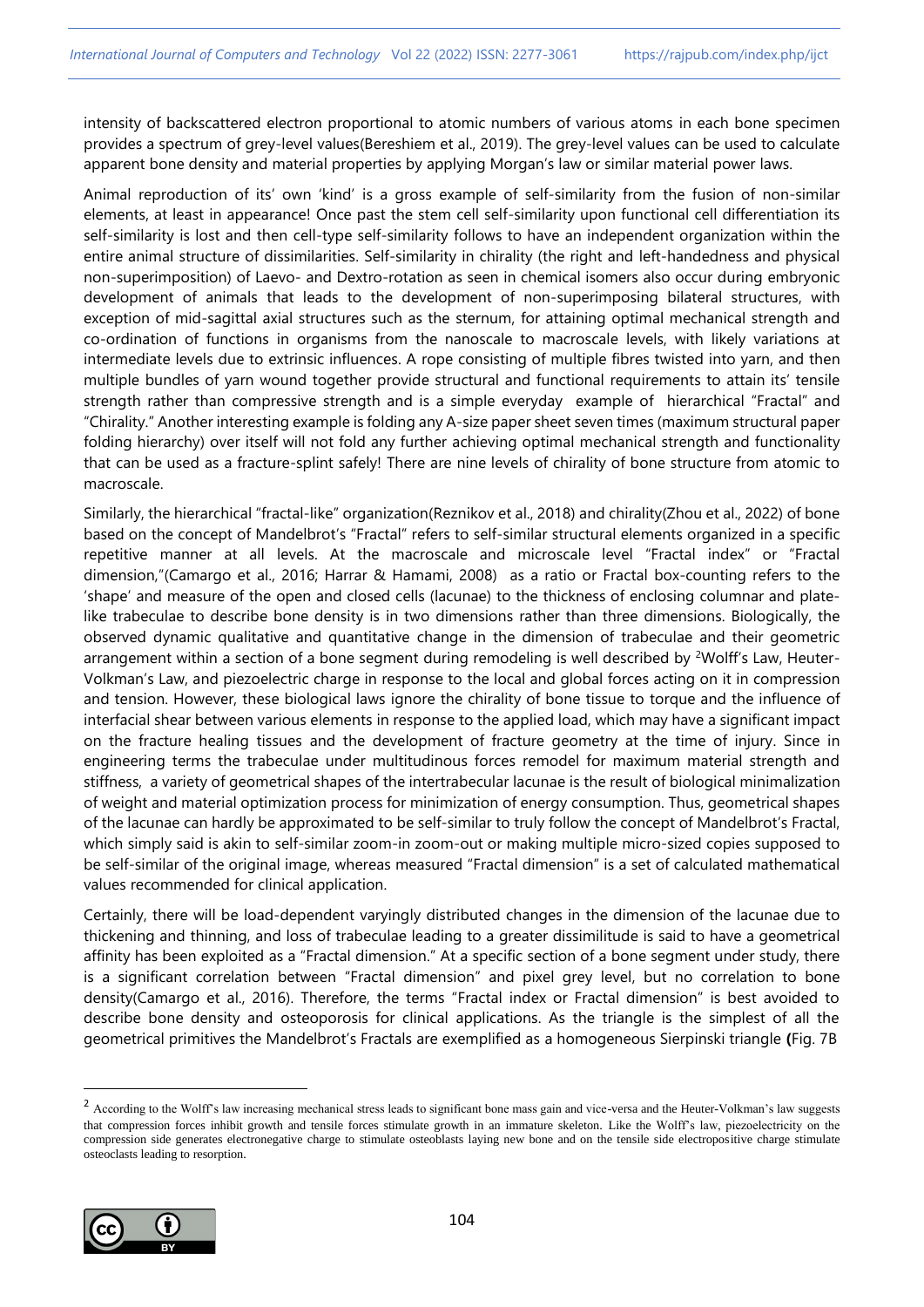

**C.**

**Figure 7 – A.** A two-dimensional hypothetical representation of the trabecular structure of metaphyseal bone depicting two or more types of geometric primitives as "Fractals," which is not so dissimilar to a **B.** (right) Chinese tangram showing a variety of primitive geometric shapes and (left) a Sierpinski triangle**. C.** An example of "fractal-like" organization at the macroscale level, does not appear to be so self-similar as

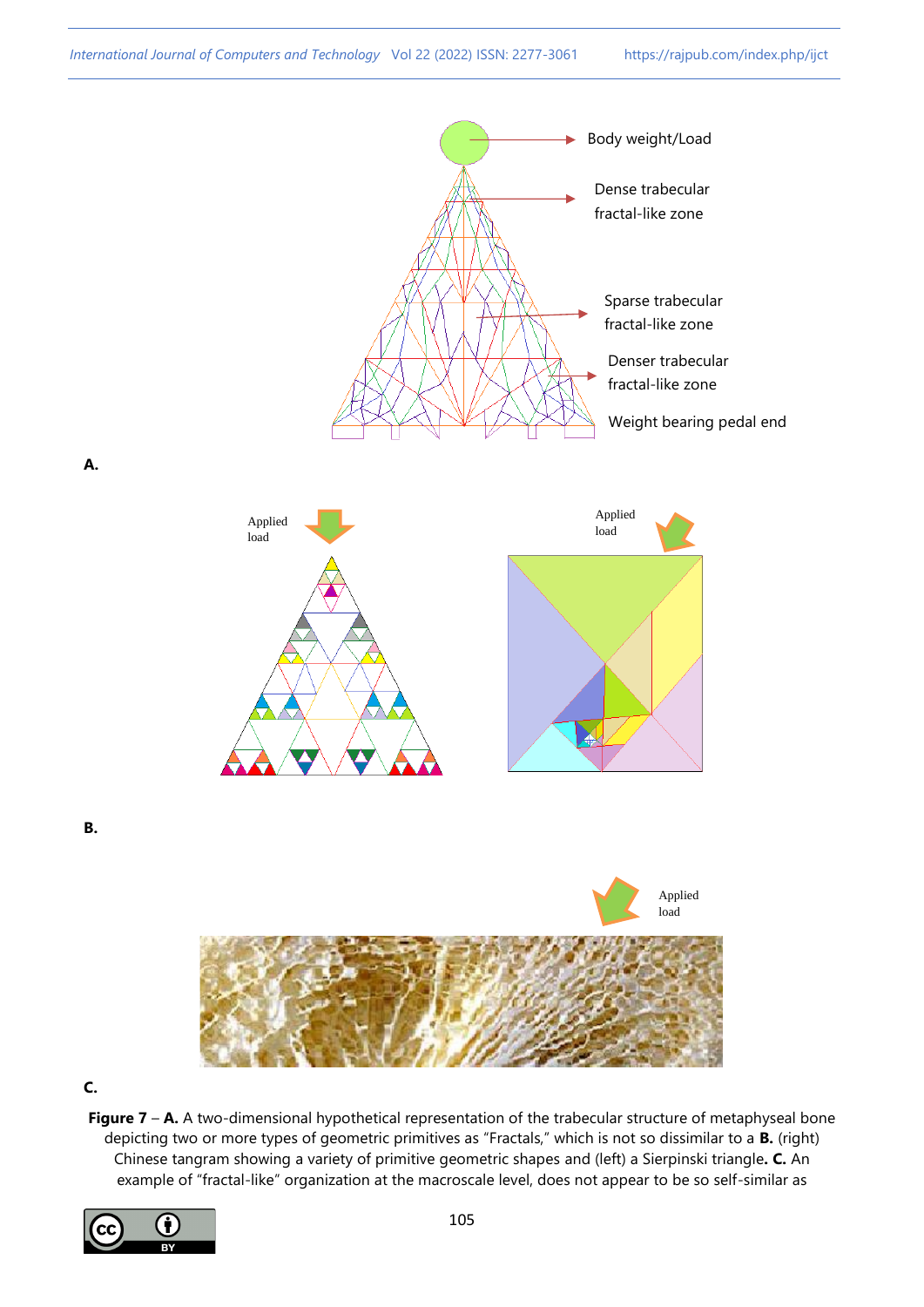repeating geometric shapes of the lacunae. The variability in the load-directed distribution of the trabeculae and geometric shapes of the lacunae can be seen in this section of the neck of a femur. There is a meaningful biological order even in what may appear to be chaotic, in response to applied loads!

left**),** described much before the "Fractals," does not lend itself well to the heterogeneous two-and threedimensional geometry of intertrabecular lacunae **(**Fig. 7C**)** to be called "Fractals" in its true sense. Instead, it may be better represented by manifold variegated prismatic and/or spheroidal shapes and arranged in response to the likely distribution of the applied load as shown in **(**Fig. 7A**)** or a Chinese tangram (Fig. 7B right**)**. Whether the term "Fractal" compounded with another scientific term applies to trabecular-lacunar architecture or not needs further elucidation, particularly for *patient-specific* applications, if at all, to assess bone density to establish optimal fixation of a surface implant via screw thread-bone interface in the metaphyseal section of a bone segment. In this regard, the orthopaedic community has followed the right and left-handedness and surface bone chirality features to adopt right and left, and pre-contoured fracture fixation systems. It is a matter of becoming cognizant of the unique anatomical position of the sternum as an important mid-sagittal axial structure that defies several *patient-specific* and *patient-appropriate* requirements when it comes to reconstructing the osteochondrotomy of the sternum.

Initially, *patient-specific* BMD can be measured retrospectively by performing scanning electron microscopy(Roschger et al., 1998) on bone samples taken intra-operatively from the sterna for comparison to in-silico pre-operative results based on image intensity to build data for the validation of process in a longitudinal study as a *posteriori* for the validation of future FEA. A rectangular cortico-cancellous bone sample measuring 4 x 2 x 4 mm can be taken from the osteotomy edge of the sternum with the help of a specially designed non-crushing instrument during surgery at the level of each sternebra and subjected to quantitative micro-CT to directly measure bone density from image intensities. No special time-consuming sample preparation is needed for micro-CT imaging. Therefore, the same intact samples can be further processed for scanning electron microscopy to corroborate the bone density results of the bone sample obtained with micro-CT image intensity. These intensities can be further compared to the standardized pre-operative plain radiographic and/or CT image intensity gradient at the corresponding sites of the same patient sternum to calculate tissue material properties to develop a sliding scale (relationship between bone mineral density, greyscale level values, and elastic modulus) for the future reference. The sliding scale data can then be applied to the new patients in the future to confer equivalent *patient-specific* material properties improving the results of their stress-strain FE analysis, in turn expecting a more realistic outcome of the tested implant.

The most important step is to first develop a hospital-based dedicated team of clinical biomechanical engineers to undertake these kinds of activities as hospital practitioners, initially in tertiary centres at the regional level. Later, with improvement in technology and skills, increasing success in implant predictability and trust based on engineer-surgeon experience, the practice can be expanded to satellite centres or even subcontracted to federally approved facilities equipped with additive manufacturing. If the efforts to develop "patient-specific" solutions are kept at the research and experimental level in engineering laboratories, they will never materialize into therapeutic application in daily practice. An earnest cost analysis is only possible when there is a team in operation to undertake such studies.

## **10.0 Conclusion**

Building a bridge between engineering and surgical principles and a trusting relationship between two diverse teams can never be easy. Initially, the experience of the surgeon may outweigh the FE analysis performed by the clinical biomechanical engineer based on available data, until both teams have sufficient opportunity and experience of patient-based and surgeon-based evidence built on the practice of *patient-specific* and *patientappropriate medicine*. In the case of re-synthesis of osteochondrotomy of the sternum, if FE analysis of six or more figure-of-zero cerclage wires produces results like other tested commercially available advanced implants, it is preferable to apply cerclage wires to keep the cost down, for ease of application. Otherwise, preference should be given to the next most ameliorative implant to reconstruct the sternum following the tenets of *patientappropriate medicine*(Gandhi, 2019).

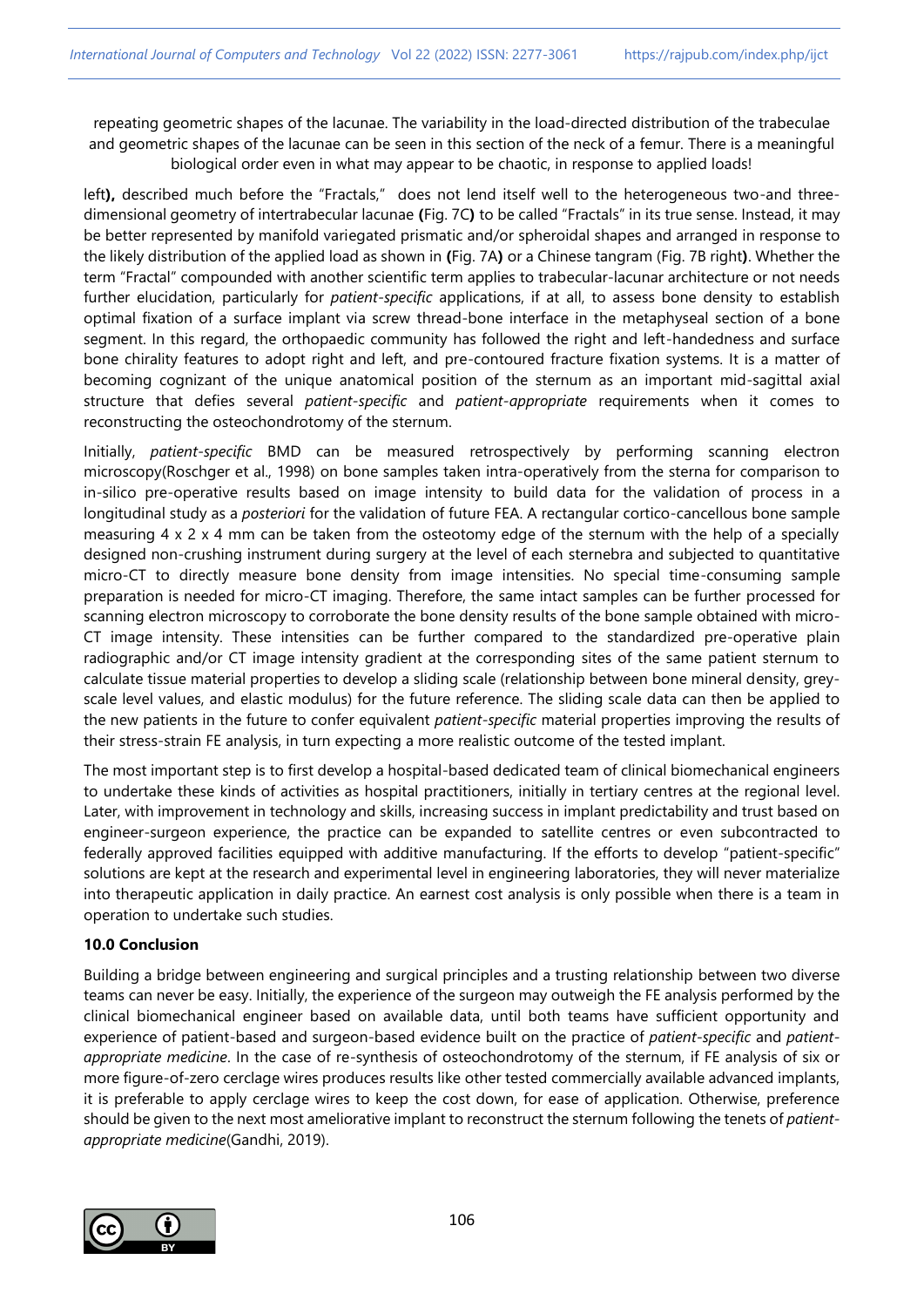Over time a local library of new patients treated based on in-silico FEA will help build a hierarchy of a variety of ameliorative implants. Then post-operative patient-based outcome scores can be tallied with the objective FEM and FEA score system to corroborate and validate the results of the FEA in future instances to generate greater confidence. Above all, it is a matter of providing sufficient science-based trust to make surgical choices to make the patients believe and sign well-informed consent for surgery under conditions of in-silico analysis. The concept of in-silico, n-of-1trial to take the study of *'patient-specific* and *patient-appropriate medicine'* further has been explored in the next part of this series.

**Conflict of interest:** The author declares that he has no conflicts of interest.

**Funding:** The study was unfunded.

## **References:**

Adams, J. E. (2009). Quantitative computed tomography. *European Journal of Radiology*, *71*, 415–424. https://doi.org/doi:10.1016/j.ejrad.2009.04.074

Aubin, C. É., Dansereau, J., Parent, F., Labelle, H., & De Guise, J. A. (1997). Morphometric evaluations of personalised 3D reconstructions and geometric models of the human spine. *Medical and Biological Engineering and Computing*. https://doi.org/10.1007/BF02510968

Battistelli, J. M., & Anselem, B. (1993). [Echography in injuries of costal cartilages]. *Journal de Radiologie*.

Benzley, S. E., Perry, E., Merkley, K., Clark, B., & Sjaardema, G. (1995). A Comparison of All-Hexahedral and All-Tetrahedral Finite Element Meshes for Elastic and Elasto-Plastic Analysis. *4th International Meshing Roundtable, Sandia National Laboratories*. https://doi.org/10.1.1.70.392

Bercoff, J., Tanter, M., & Fink, M. (2004). Supersonic shear imaging: A new technique for soft tissue elasticity mapping. *IEEE Transactions on Ultrasonics, Ferroelectrics, and Frequency Control*. https://doi.org/10.1109/TUFFC.2004.1295425

Bereshiem, A. C., Pfeiffer, S. K., Grynpas, M. D., & Alblas, A. (2019). Use of backscattered scanning electron microscopy to quantify the bone tissues of midthoracic human ribs. *American Journal of Physical Anthropology*. https://doi.org/10.1002/ajpa.23716

Brekelmans, W. A. M., Poort, H. W., & Slooff, T. J. J. H. (1972). A new method to analyse the mechanical behaviour of skeletal parts. *Acta Orthopaedica*, *43*(5), 301–317. https://doi.org/10.3109/17453677208998949

Brody, W. R., Butt, G., Hall, A., & Macovski, A. (1981). A method for selective tissue and bone visualization using dual energy scanned projection radiography. *Medical Physics*. https://doi.org/10.1118/1.594957

Bro-Nielsen, M. (1998). Finite element modeling in surgery simulation. *Proceedings of the IEEE*. https://doi.org/10.1109/5.662874

Budoff, M. J., Hamirani, Y. S., Gao, Y. L., Ismaeel, H., Flores, F. R., Child, J., Carson, S., Nee, J. N., & Mao, S. (2010). Measurement of thoracic bone mineral density with quantitative CT. *Radiology*. https://doi.org/10.1148/radiol.10100132

Camargo, A. J., Côrtes, A. R. G., Aoki, E. M., Baladi, M. G., Arita, E. S., & Watanabe, P. C. A. (2016). Analysis of Bone Quality on Panoramic Radiograph in Osteoporosis Research by Fractal Dimension. *Applied Mathematics*. https://doi.org/10.4236/am.2016.74035

Carter, D. R., & Hayes, W. C. . (1977). The Compressive Behavior Porous of Bone Structure as a Two-Phase. *The Journal of Bone and Joint Surgery*. https://doi.org/10.1007/978-1-4471-5451-8\_116

Choi, Y. W., Im, J. ‐G, Song, C. S., & Lee, J. S. (1995). Sonography of the costal cartilage: Normal anatomy and preliminary clinical application. *Journal of Clinical Ultrasound*. https://doi.org/10.1002/jcu.1870230407

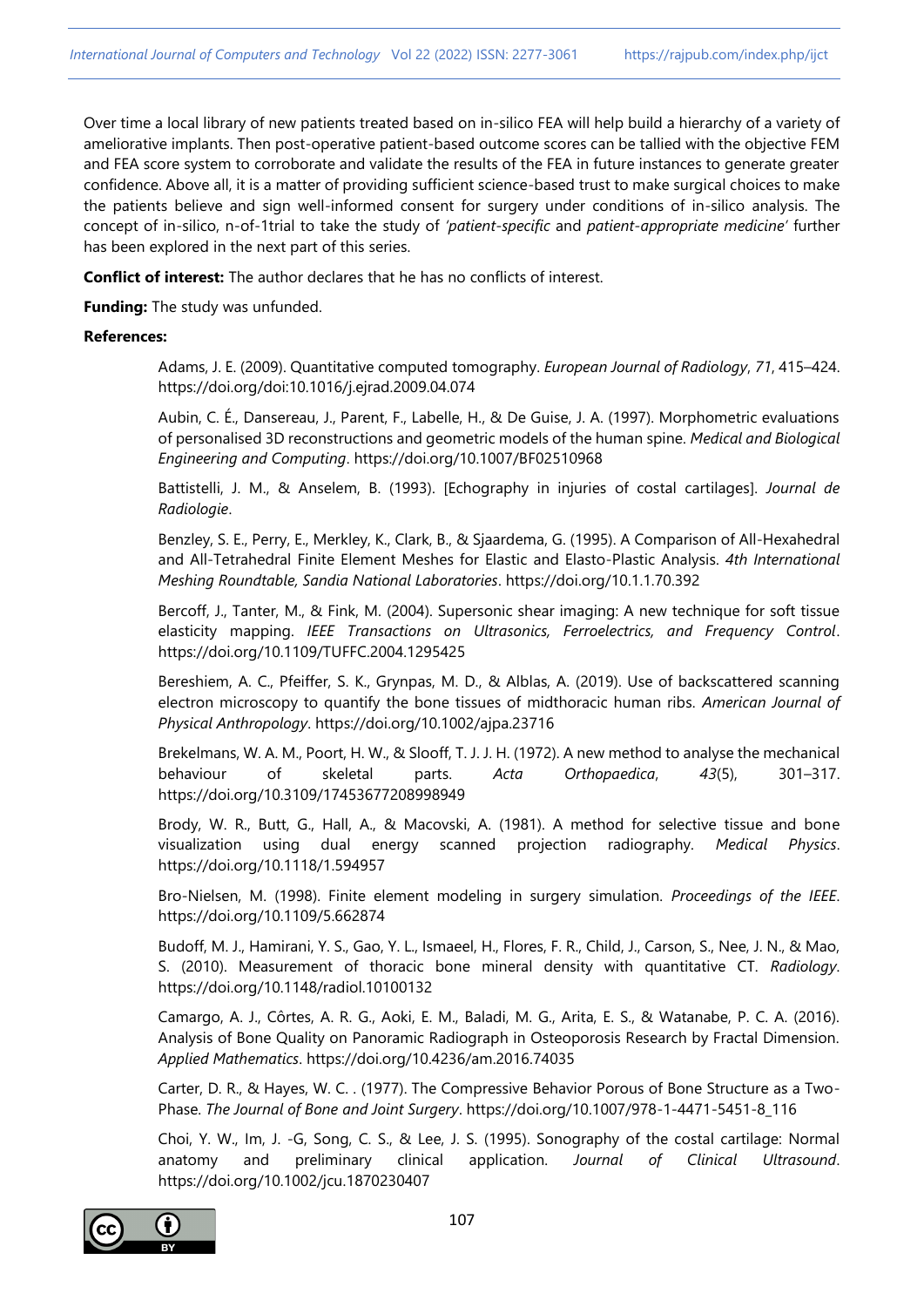Choppin, S. B., Wheat, J. S., Gee, M., & Goyal, A. (2016). The accuracy of breast volume measurement methods: A systematic review. In *Breast*. https://doi.org/10.1016/j.breast.2016.05.010

Consensus development conference: Diagnosis, prophylaxis, and treatment of osteoporosis. (1993). *The American Journal of Medicine*. https://doi.org/10.1016/0002-9343(93)90218-e

Dalstra, M., Huiskes, R., Odgaard, A., & van Erning, L. (1993). Mechanical and textural properties of pelvic trabecular bone. *Journal of Biomechanics*. https://doi.org/10.1016/0021-9290(93)90014-6

Dansereau, J., & Stokes, I. A. F. (1988). Measurements of the three-dimensional shape of the rib cage. *Journal of Biomechanics*. https://doi.org/10.1016/0021-9290(88)90127-3

Dasika, U. K., Trumble, D. R., & Magovern, J. A. (2003). Lower sternal reinforcement improves the stability of sternal closure. *Annals of Thoracic Surgery*, *75*(5), 1618–1621. https://doi.org/10.1016/S0003-4975(02)04988-3

Dobbins, J. T., & McAdams, H. P. (2009). Chest tomosynthesis: Technical principles and clinical update. *European Journal of Radiology*. https://doi.org/10.1016/j.ejrad.2009.05.054

Dobbins, J. T., McAdams, H. P., Godfrey, D. J., & Li, C. M. (2008). Digital tomosynthesis of the chest. In *Journal of Thoracic Imaging*. https://doi.org/10.1097/RTI.0b013e318173e162

Dobbins, J. T., McAdams, H. P., Sabol, J. M., Chakraborty, D. P., Kazerooni, E. A., Reddy, G. P., Vikgren, J., & Bath, M. (2017). Multi-institutional evaluation of digital tomosynthesis, dual-energy radiography, and conventional chest radiography for the detection and management of pulmonary nodules. *Radiology*. https://doi.org/10.1148/radiol.2016150497

Dworzak, J., Lamecker, H., Von Berg, J., Klinder, T., Lorenz, C., Kainmüller, D., Seim, H., Hege, H. C., & Zachow, S. (2010). 3D reconstruction of the human rib cage from 2D projection images using a statistical shape model. *International Journal of Computer Assisted Radiology and Surgery*. https://doi.org/10.1007/s11548-009-0390-2

Fenster, A., & Downey, D. B. (1996). 3-D ultrasound imaging: A review. In *IEEE Engineering in Medicine and Biology Magazine*. https://doi.org/10.1109/51.544511

Forman, J. L., De Dios, E. D. P., Dalmases, C. A., & Kent, R. W. (2010). The contribution of the perichondrium to the structural mechanical behavior of the costal-cartilage. *Journal of Biomechanical Engineering*. https://doi.org/10.1115/1.4001976

Forman, J. L., & Kent, R. W. (2011). Modeling costal cartilage using local material properties with consideration for gross heterogeneities. *Journal of Biomechanics*. https://doi.org/10.1016/j.jbiomech.2010.11.034

Gandhi, H. S. (2019). Rationale and options for choosing an optimal closure technique for primary midsagittal osteochondrotomy of the sternum. Part 3: Technical decision making based on the practice of patient-appropriate medicine. *Critical Reviews in Biomedical Engineering*. https://doi.org/10.1615/CritRevBiomedEng.2019026454

Gandhi, H. S. (2022). A Comprehensive Review of Computer Vision Techniques to Interest Physicians and Surgeons, Role of A Clinical Biomechanical Engineer in Pre-Operative Surgical Planning, And Preamble To HSG-Amoeba, A New Concept of Biomedical Image Modeling Technique. *International Journal of Computer and Technology*, *Vol. 22 (2022)*, 1–49. <https://doi.org/10.24297/ijct.v22i.9219>

García, E., Diez, Y., Diaz, O., Lladó, X., Martí, R., Martí, J., & Oliver, A. (2018). A step-by-step review on patient-specific biomechanical finite element models for breast MRI to x-ray mammography registration. In *Medical Physics*. https://doi.org/10.1002/mp.12673

Gefen, A., & Dilmoney, B. (2007). Mechanics of the normal woman's breast. *Technology and Health Care*.

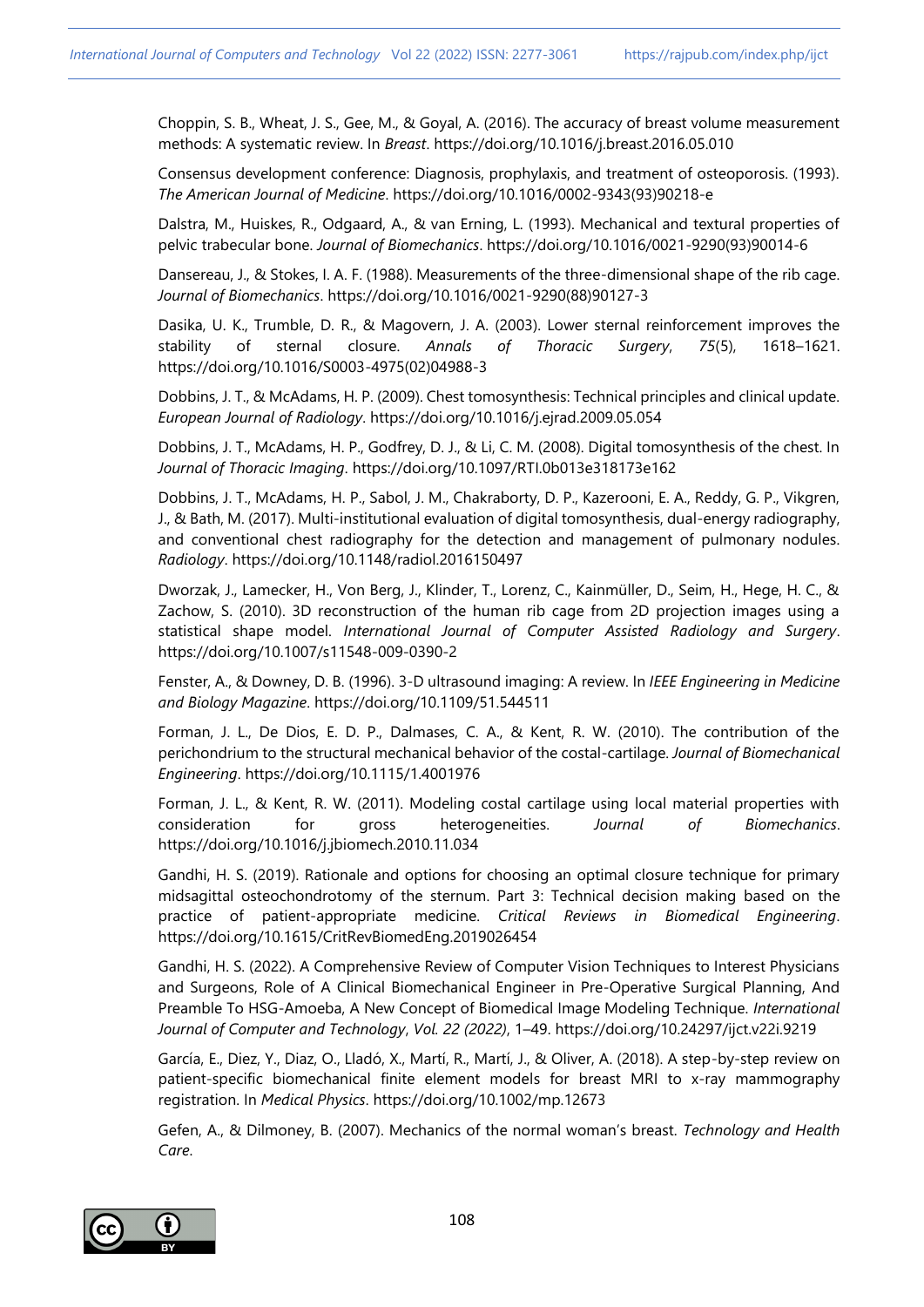Gennisson, J. L., Deffieux, T., Macé, E., Montaldo, G., Fink, M., & Tanter, M. (2010). Viscoelastic and anisotropic mechanical properties of in vivo muscle tissue assessed by supersonic shear imaging. *Ultrasound in Medicine and Biology*. https://doi.org/10.1016/j.ultrasmedbio.2010.02.013

GEOFF DOUGHERTY. (2009). *Digital Image Processing for Medical Applications*. Cambridge University Press.

Giovannelli, L., Marco, O., Navarro, J. M., Giner, E., & Ródenas, J. J. (2014). Direct creation of finite element models from medical images using Cartesian grids. *Computational Vision and Medical Image Processing IV - Proceedings of Eccomas Thematic Conference on Computational Vision and Medical Image Processing, VIPIMAGE 2013*.

Glaser, D. A., Doan, J., & Newton, P. O. (2012). Comparison of 3-dimensional spinal reconstruction accuracy: Biplanar radiographs with eos versus computed tomography. *Spine*. https://doi.org/10.1097/BRS.0b013e3182518a15

Goswami, B., & Kr., S. (2015). 3D Modeling of X-Ray Images: A Review. *International Journal of Computer Applications*. https://doi.org/10.5120/ijca2015907566

Grassley, J. S. (2002). Breast reduction surgery. What every woman needs to know. *AWHONN Lifelines / Association of Women's Health, Obstetric and Neonatal Nurses*. https://doi.org/10.1111/j.1552- 6356.2002.tb00088.x

Gzik-Zroska, B., Wolański, W., & Gzik, M. (2013). Engineering-aided treatment of chest deformities to improve the process of breathing. *International Journal for Numerical Methods in Biomedical Engineering*. https://doi.org/10.1002/cnm.2563

Harrar, K., & Hamami, L. (2008). The fractal dimension correlated to the bone mineral density. *WSEAS Transactions on Signal Processing*.

Helgason, B., Perilli, E., Schileo, E., Taddei, F., Brynjólfsson, S., & Viceconti, M. (2008). Mathematical relationships between bone density and mechanical properties: A literature review. In *Clinical Biomechanics*. https://doi.org/10.1016/j.clinbiomech.2007.08.024

Hitschfeld-Kahler, N. (2005). Generation of 3D mixed element meshes using a flexible refinement approach. *Engineering with Computers*. https://doi.org/10.1007/s00366-005-0306-x

Horton, A., Wittek, A., Joldes, G. R., & Miller, K. (2010). A meshless Total Lagrangian explicit dynamics algorithm for surgical simulation. *International Journal for Numerical Methods in Biomedical Engineering*. https://doi.org/10.1002/cnm.1374

Hosseinian, S., & Arefi, H. (2015). 3D reconstruction from multi-view medical X-ray images - Review and evaluation of existing methods. *International Archives of the Photogrammetry, Remote Sensing and Spatial Information Sciences - ISPRS Archives*. https://doi.org/10.5194/isprsarchives-XL-1-W5- 319-2015

Huang, Y., Zhou, Q., Wang, S. C., Nie, B. B., & Holcombe, S. A. (2019). An anatomic indexing system for costal cartilage and its application in calcification representation in finite-element human body models. *Conference Proceedings International Research Council on the Biomechanics of Injury, IRCOBI*.

Huiskes, R., & Chao, E. Y. S. (1983). A survey of finite element analysis in orthopedic biomechanics: The first decade. *Journal of Biomechanics*. https://doi.org/10.1016/0021-9290(83)90072-6

Kaufman and Siffert). (2001). Noninvasive Measurement of Bone Integrity. In S. Cowin (Ed.), *Bone Mechanics Handbook* (Second, p. 980). CRC press, Taylor & Francis group.

Kent, D. M., & Hayward, R. A. (2007). Limitations of applying summary results of clinical trials to individual patients: The need for risk stratification. In *Journal of the American Medical Association*. https://doi.org/10.1001/jama.298.10.1209

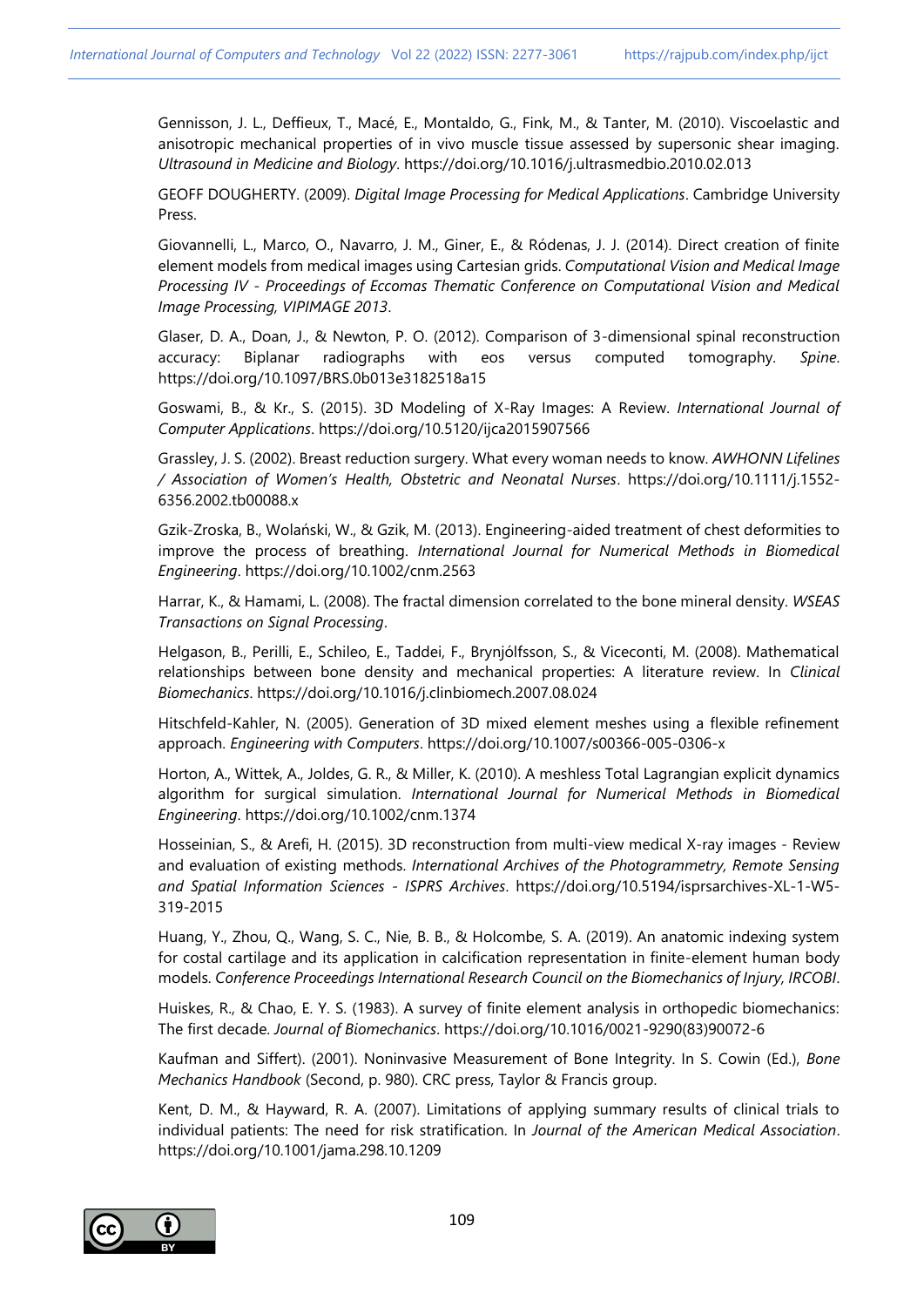Keyak, J. H., Lee, I. Y., & Skinner, H. B. (1994). Correlations between orthogonal mechanical properties and density of trabecular bone: Use of different densitometric measures. *Journal of Biomedical Materials Research*. https://doi.org/10.1002/jbm.820281111

Keyak, J. H., Meagher, J. M., Skinner, H. B., & Mote, C. D. (1990). Automated three-dimensional finite element modelling of bone: a new method. *Journal of Biomedical Engineering*. https://doi.org/10.1016/0141-5425(90)90022-F

Khatam, H., Reece, G. P., Fingeret, M. C., Markey, M. K., & Ravi-Chandar, K. (2015). In-vivo quantification of human breast deformation associated with the position change from supine to upright. *Medical Engineering and Physics*. https://doi.org/10.1016/j.medengphy.2014.09.016

Ladjal, H., Shariat, B., Azencot, J., & Beuve, M. (2013). Appropriate biomechanics and kinematics modeling of the respiratory system: Human diaphragm and thorax. *IEEE International Conference on Intelligent Robots and Systems*. https://doi.org/10.1109/IROS.2013.6696623

Landis, E. N., & Keane, D. T. (2010). X-ray microtomography. In *Materials Characterization*. https://doi.org/10.1016/j.matchar.2010.09.012

Laporte, S., Skalli, W., de Guise, J. A., Lavaste, F., & Mitton, D. (2003). A biplanar reconstruction method based on 2D and 3D contours: Application to the distal femur. *Computer Methods in Biomechanics and Biomedical Engineering*. https://doi.org/10.1080/1025584031000065956

Lau, A. G., Kindig, M. W., & Kent, R. W. (2011). Morphology, distribution, mineral density and volume fraction of human calcified costal cartilage. *Acta Biomaterialia*. https://doi.org/10.1016/j.actbio.2010.10.019

Lau, A., Oyen, M. L., Kent, R. W., Murakami, D., & Torigaki, T. (2008). Indentation stiffness of aging human costal cartilage. *Acta Biomaterialia*. https://doi.org/10.1016/j.actbio.2007.06.008

Levinson, S. F., Shinagawa, M., & Sato, T. (1995). Sonoelastic determination of human skeletal muscle elasticity. *Journal of Biomechanics*. https://doi.org/10.1016/0021-9290(94)00173-2

Lorensen, W. E., & Cline, H. E. (1987). Marching cubes: A high resolution 3D surface construction algorithm. *Proceedings of the 14th Annual Conference on Computer Graphics and Interactive Techniques, SIGGRAPH 1987*. https://doi.org/10.1145/37401.37422

Luce, J. M. (1980). Respiratory Complications of Obesity. *Chest*, *78*(4), 626–631. https://doi.org/doi.org/10.1378/chest.78.4.626

Mandelbrot, B. B. (1983). The fractal geometry of nature /Revised and enlarged edition/. *New York*.

McBroom, R. J., Hayes, W. C., Edwards, W. T., Goldberg, R. P., & White, A. A. (1985). Prediction of vertebral body compressive fracture using quantitative computed tomography. *Journal of Bone and Joint Surgery - Series A*. https://doi.org/10.2106/00004623-198567080-00010

Melhem, E., Assi, A., El Rachkidi, R., & Ghanem, I. (2016). EOS®biplanar X-ray imaging: concept, developments, benefits, and limitations. In *Journal of Children's Orthopaedics* (Vol. 10, Issue 1, pp. 1– 14). https://doi.org/10.1007/s11832-016-0713-0

Meuwly, J. Y., & Gudinchet, F. (2004). Sonography of the thoracic and abdominal walls. *Journal of Clinical Ultrasound*. https://doi.org/10.1002/jcu.20070

Morgan, E. F., Bayraktar, H. H., & Keaveny, T. M. (2003). Trabecular bone modulus-density relationships depend on anatomic site. *Journal of Biomechanics*. https://doi.org/10.1016/S0021- 9290(03)00071-X

Mozaffari, M. H., & Lee, W. S. (2017). Freehand 3-D Ultrasound Imaging: A Systematic Review. In *Ultrasound in Medicine and Biology*. https://doi.org/10.1016/j.ultrasmedbio.2017.06.009

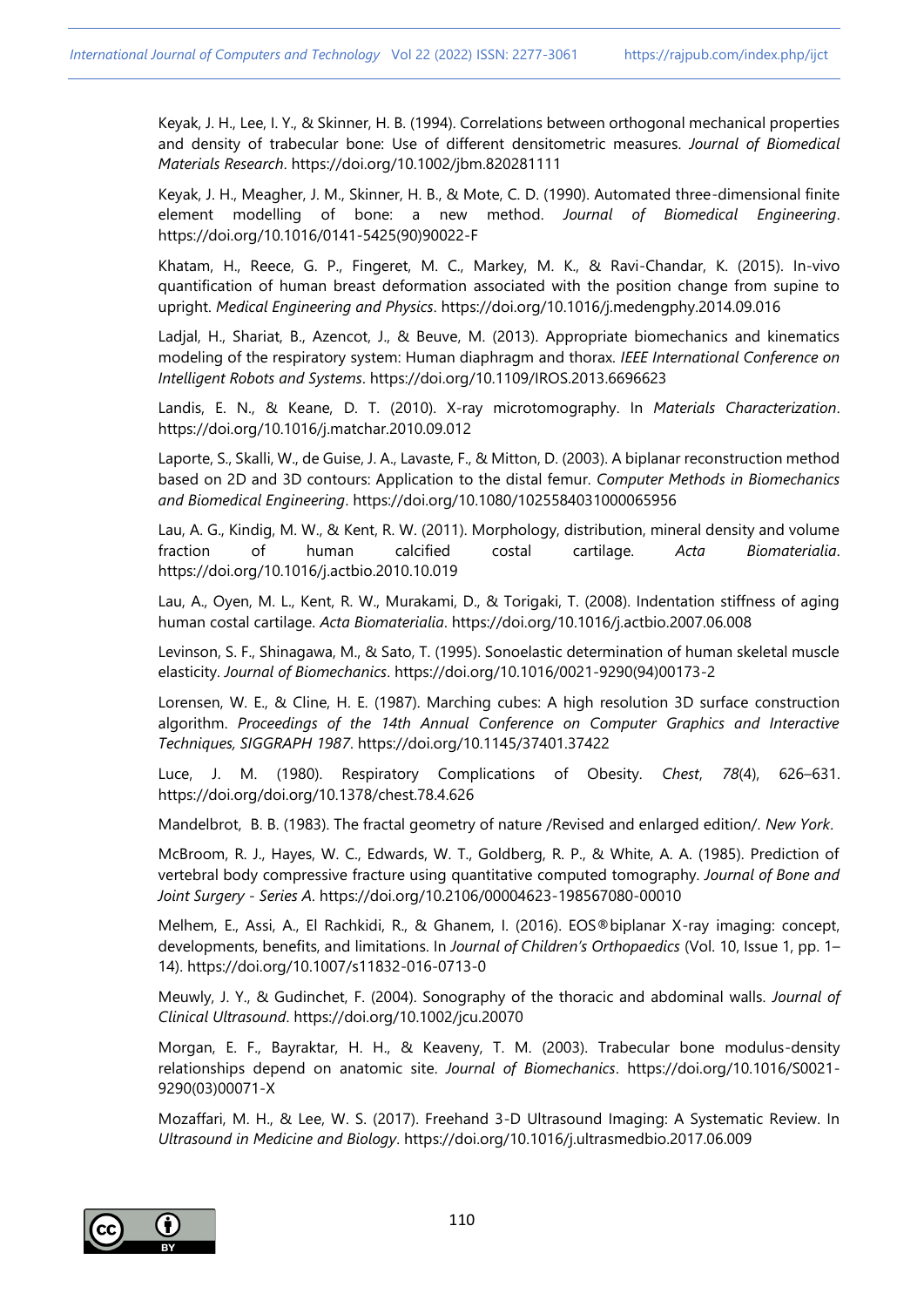Mullender, M., Van Rietbergen, B., Rüegsegger, P., & Huiskes, R. (1998). Effect of mechanical set point of bone cells on mechanical control of trabecular bone architecture. *Bone*. https://doi.org/10.1016/S8756-3282(97)00251-2

Murakami, D., Kobayashi, S., Torigaki, T., & Kent, R. (2006). Finite element analysis of hard and soft tissue contributions to thoracic response: sensitivity analysis of fluctuations in boundary conditions. *Stapp Car Crash Journal*.

NAIMARK, A., & CHERNIACK, R. M. (1960). Compliance of the respiratory system and its components in health and obesity. *Journal of Applied Physiology*.

Neal, M. L., & Kerckhoffs, R. (2009). Current progress in patient-specific modeling. *Briefings in Bioinformatics*, *11*(1), 111–126. https://doi.org/10.1093/bib/bbp049

Nicholson, J. A., Tsang, S. T. J., MacGillivray, T. J., Perks, F., & Simpson, A. H. R. W. (2019). What is the role of ultrasound in fracture management? *Bone and Joint Research*. https://doi.org/10.1302/2046- 3758.87.BJR-2018-0215.R2

Oyen, M., Murakami, D., & Kent, R. (2005). Mechanical Characterization of Costal Cartilage. *33rd International Workshop of Injury Biomechanics Research*.

Poelert, S., Valstar, E., Weinans, H., & Zadpoor, A. A. (2013). Patient-specific finite element modeling of bones. In *Proceedings of the Institution of Mechanical Engineers, Part H: Journal of Engineering in Medicine*. https://doi.org/10.1177/0954411912467884

Prager, R. W., Gee, A., & Berman, L. (1999). Stradx: Real-time acquisition and visualization of freehand three-dimensional ultrasound. *Medical Image Analysis*. https://doi.org/10.1016/S1361- 8415(99)80003-6

Rajulu, S Corner, B. (2013). 3D Surface Scanning. In R. Goonetilleke (Ed.), *The science of footwear*. CRC press.

Reeves, T. E., Mah, P., & McDavid, W. D. (2012). Deriving Hounsfield units using grey levels in cone beam CT: A clinical application. *Dentomaxillofacial Radiology*. https://doi.org/10.1259/dmfr/31640433

Reinhard, K. (2014). Cameras, Coordinates, and Calibration. In K. Reinhard (Ed.), *Concise Computer Vision. An Introduction into Theory and Algorithms* (pp. 215–242). Springer-Verlag.

Rejtarová, O., Slízová, D., Smoranc, P., Rejtar, P., & Bukac, J. (2004). Costal cartilages--a clue for determination of sex. *Biomedical Papers of the Medical Faculty of the University Palacký, Olomouc, Czechoslovakia*. https://doi.org/10.5507/bp.2004.050

Reznikov, N., Bilton, M., Lari, L., Stevens, M. M., & Kröger, R. (2018). Fractal-like hierarchical organization of bone begins at the nanoscale. *Science*, *360*(6388).

Riggio, E., Quattrone, P., & Nava, M. (2000). Anatomical study of the breast superficial fascial system: The inframammary fold unit. *European Journal of Plastic Surgery*. https://doi.org/10.1007/s002380000163

Roschger, P., Fratzl, P., Eschberger, J., & Klaushofer, K. (1998). Validation of quantitative backscattered electron imaging for the measurement of mineral density distribution in human bone biopsies. *Bone*. https://doi.org/10.1016/S8756-3282(98)00112-4

Roschger, P., Plenk, H., Klaushofer, K., Eschberger, J., Grynpas, M. D., Boyde, A., Boyce, T. M., & Skedros, J. G. (1995). A new scanning electron microscopy approach to the quantification of bone mineral distribution: Backscattered electron image grey-levels correlated to calcium K??-line intensities. *Scanning Microscopy*.

Saadé, J., Didier, A. L., Buttin, R., Moreau, J. M., Beuve, M., Shariat, B., & Villard, P. F. (2010). A preliminary study for a biomechanical model of the respiratory system. *VISAPP 2010 - Proceedings of* 

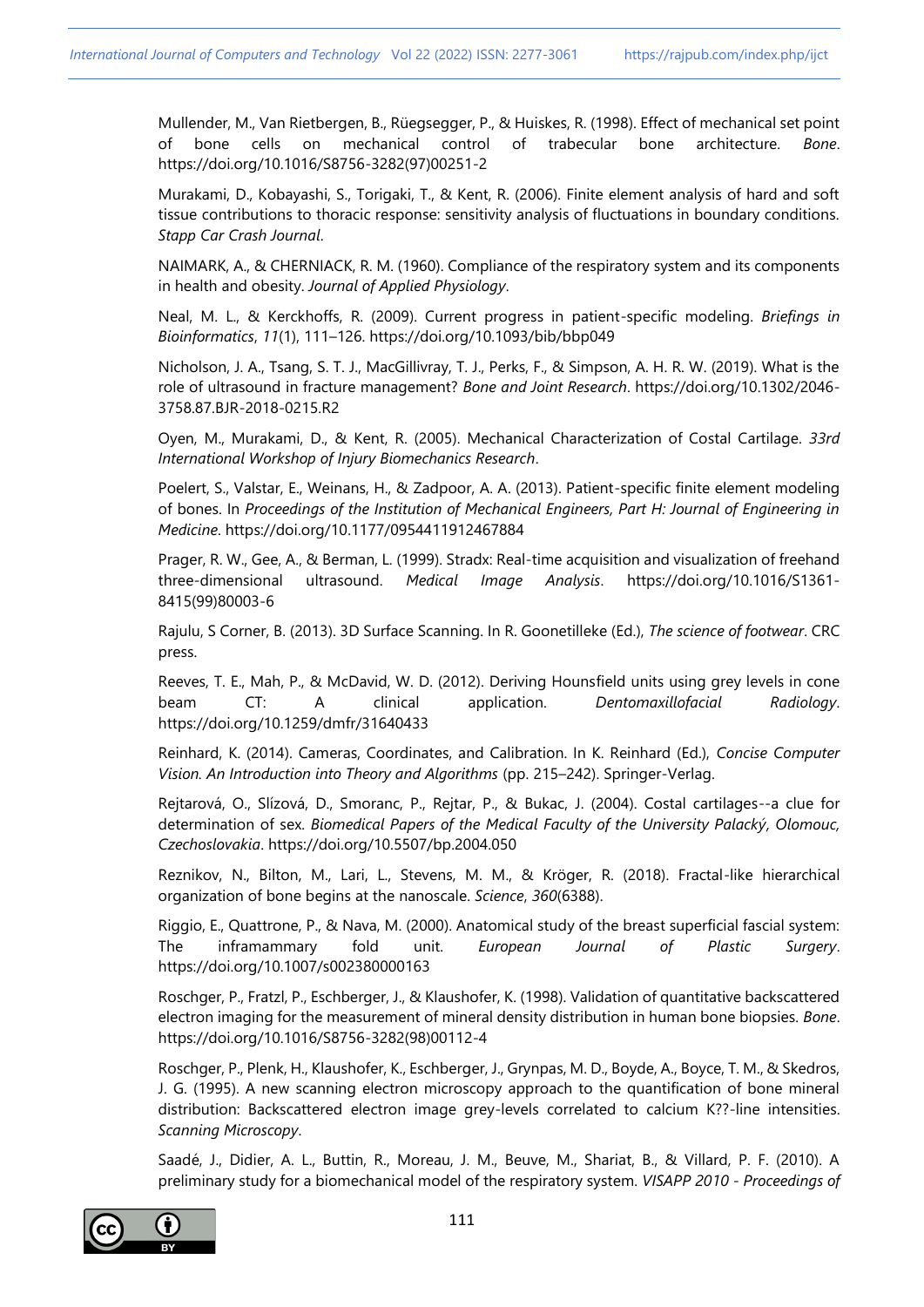*the International Conference on Computer Vision Theory and Applications*. https://doi.org/10.5220/0002892405090515

Sarvazyan, A., J. Hall, T., W. Urban, M., Fatemi, M., R. Aglyamov, S., & S. Garra, B. (2011). An Overview of Elastography-An Emerging Branch of Medical Imaging. *Current Medical Imaging Reviews*. https://doi.org/10.2174/157340511798038684

Savzyan AP. (2001). *Elastic properties of soft tissue. In Levy, M. et al. Handbook of elastic properties solids, liquids, and Gases. Vol. 3* (M. Levy, H. Bass, & R. Stern, Eds.). Academic Press.

Schileo, E., Dall'Ara, E., Taddei, F., Malandrino, A., Schotkamp, T., Baleani, M., & Viceconti, M. (2008). An accurate estimation of bone density improves the accuracy of subject-specific finite element models. *Journal of Biomechanics*. https://doi.org/10.1016/j.jbiomech.2008.05.017

Selthofer, R., Nikolić, V., Mrčela, T., Radić, R., Lekšan, I., Dinjar, K., & Selthofer-Relatić, K. (2010). Real mineral density of the sternum. *Collegium Antropologicum*.

Shim, V. B., Pitto, R. P., Streicher, R. M., Hunter, P. J., & Anderson, I. A. (2007). The use of sparse CT datasets for auto-generating accurate FE models of the femur and pelvis. *Journal of Biomechanics*. https://doi.org/10.1016/j.jbiomech.2005.11.018

Standring, S. (2008). Gray's Anatomy: The anatomical basis of clinical practice. In *Edinburg. Elsevier Churchill Livingstone*. https://doi.org/10.1017/CBO9781107415324.004

Stewart, J. H., & McCormick, W. F. (1984). A sex- and age-limited ossification pattern in human costal cartilages. *American Journal of Clinical Pathology*. https://doi.org/10.1093/ajcp/81.6.765

Stitzel, J. D., Cormier, J. M., Barretta, J. T., Kennedy, E. A., Smith, E. P., Rath, A. L., Duma, S. M., & Matsuoka, F. (2003). Defining Regional Variation in the Material Properties of Human Rib Cortical Bone and Its Effect on Fracture Prediction. *SAE Technical Papers*. https://doi.org/10.4271/2003-22- 0012

Teo, J. C. M., Si-Hoe, K. M., Keh, J. E. L., & Teoh, S. H. (2006). Relationship between CT intensity, microarchitecture and mechanical properties of porcine vertebral cancellous bone. *Clinical Biomechanics*. https://doi.org/10.1016/j.clinbiomech.2005.11.001

Turner, C. H., & Burr, D. B. (2001). Experimental techniques for bone mechanics. In *Bone Mechanics Handbook, Second Edition*.

Varghese, B., Short, D., Penmetsa, R., Goswami, T., & Hangartner, T. (2011). Computed-tomographybased finite-element models of long bones can accurately capture strain response to bending and torsion. *Journal of Biomechanics*. https://doi.org/10.1016/j.jbiomech.2010.12.028

Viceconti, M., Bellingeri, L., Cristofolini, L., & Toni, A. (1998). A comparative study on different methods of automatic mesh generation of human femurs. *Medical Engineering and Physics*. https://doi.org/10.1016/S1350-4533(97)00049-0

Viceconti, M., Testi, D., Taddei, F., Martelli, S., Clapworthy, G. J., & Van Sint Jan, S. (2006). Biomechanics modeling of the musculoskeletal apparatus: Status and key issues. *Proceedings of the IEEE*. https://doi.org/10.1109/JPROC.2006.871769

Vock, P., & Szucs-Farkas, Z. (2009). Dual energy subtraction: Principles and clinical applications. In *European Journal of Radiology*. https://doi.org/10.1016/j.ejrad.2009.03.046

Wade, O. L. (1954). Movements of the thoracic cage and diaphragm in respiration. *The Journal of Physiology*. https://doi.org/10.1113/jphysiol.1954.sp005099

Wang, J., Zhang, H., Lu, G., & Liu, Z. (2011). Rapid parametric design methods for shoe-last customization. *International Journal of Advanced Manufacturing Technology*. https://doi.org/10.1007/s00170-010-3144-y